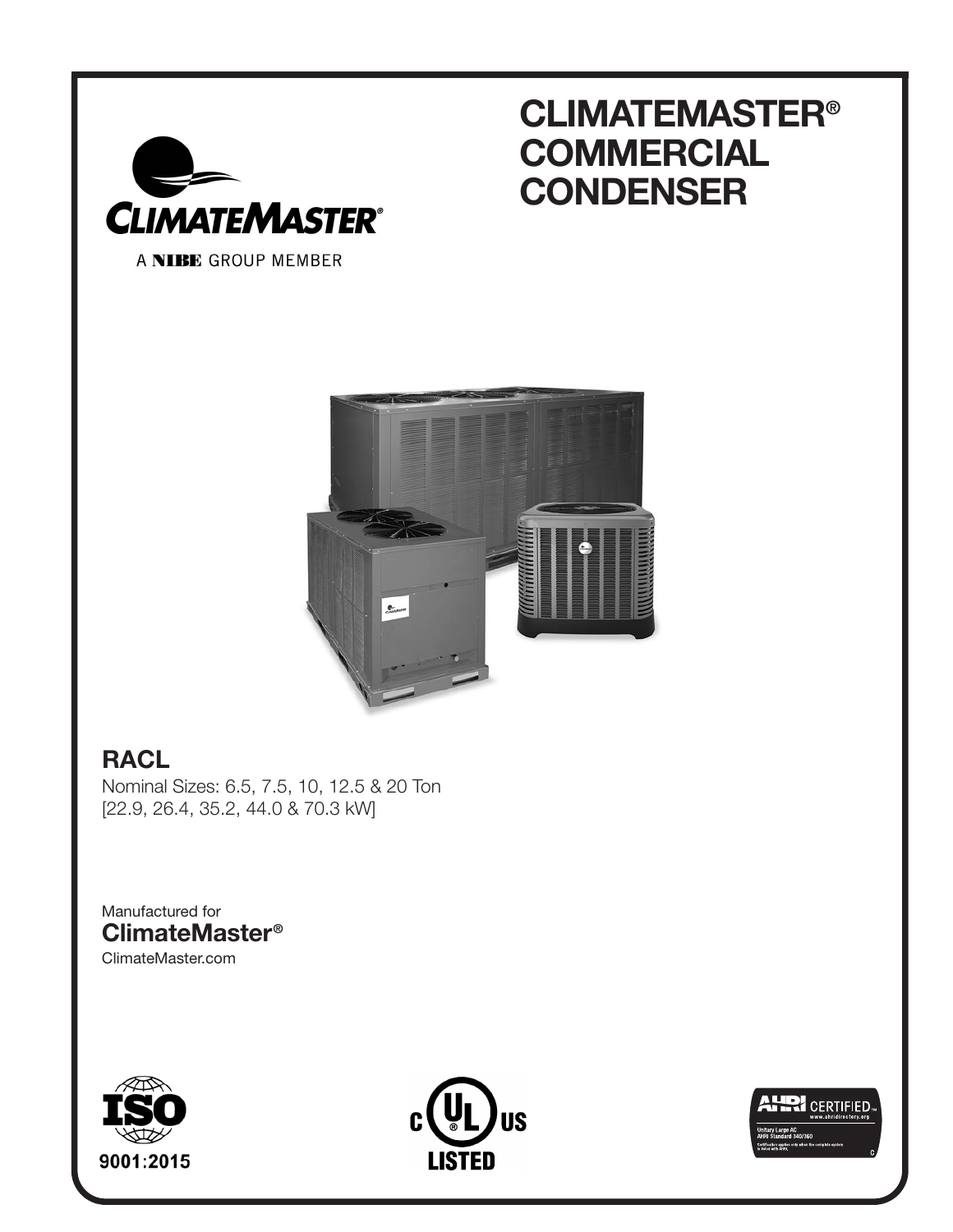# **TABLE OF CONTENTS**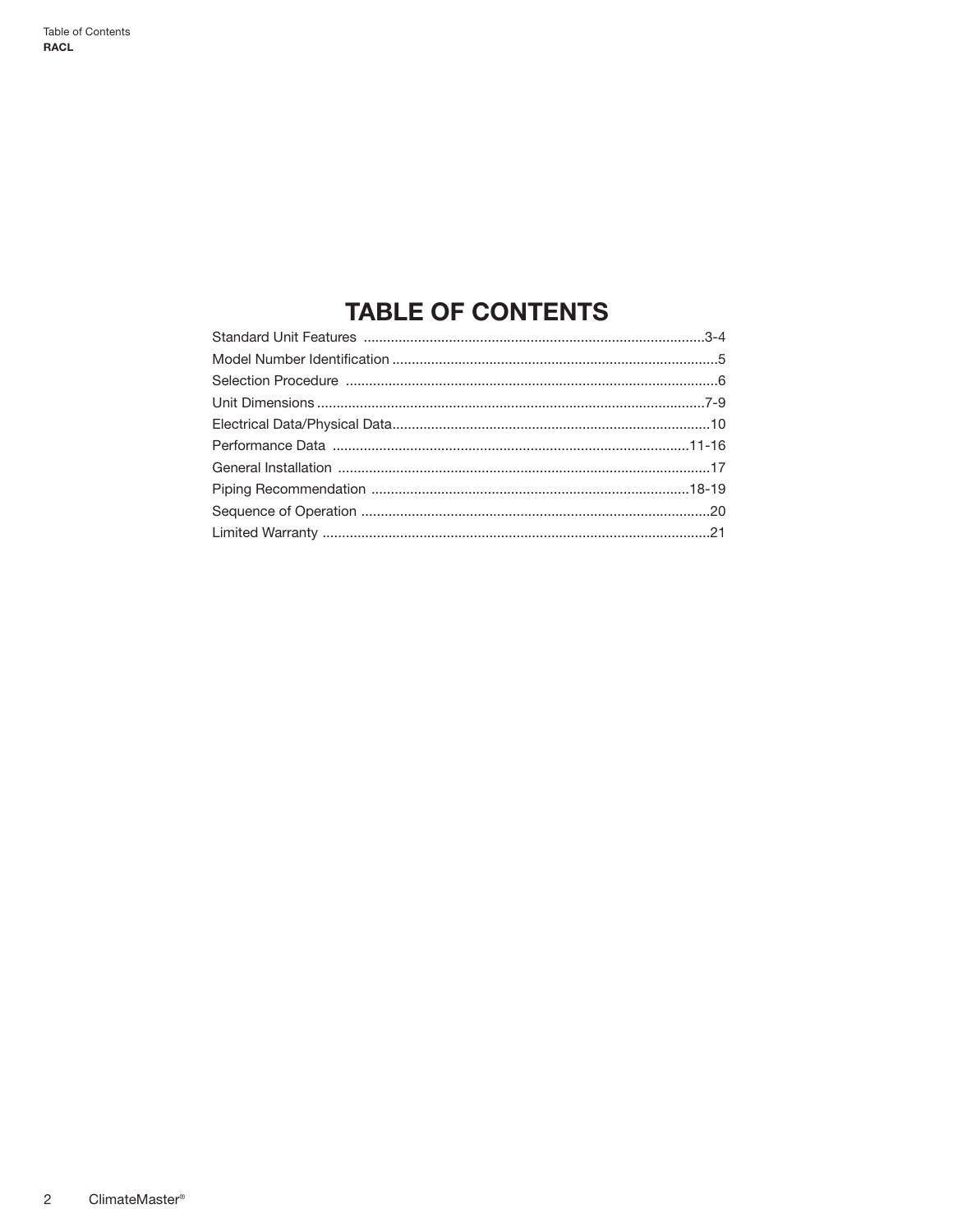# **WHY USE AN AIR COOLED CONDENSING UNIT?**

- The size ranges offered by ClimateMaster allow you to mix or match components to meet actual job requirements, thus eliminating the need to use oversized or undersized equipment. Equipment sized to meet the actual load will provide better operating economy, better humidity control, and longer equipment life.
- With an air cooled system, you have no water or sewer connections to make, and no troublesome and costly water treatment problems.
- Since the condensing unit is located outside the building, and the low profile air handling unit can be installed in the drop ceiling or in the conditioned space, you will not need a separate equipment room which takes up valuable building space.
- Remote mounting of the already quiet condensing unit keeps the compressor and condenser fan noise outside, and the vertical discharge fans carry the sound up and away from the surrounding area.
- Because of the simple design of the ClimateMaster remote condensing unit, installation is quick and simple, and very little maintenance is required.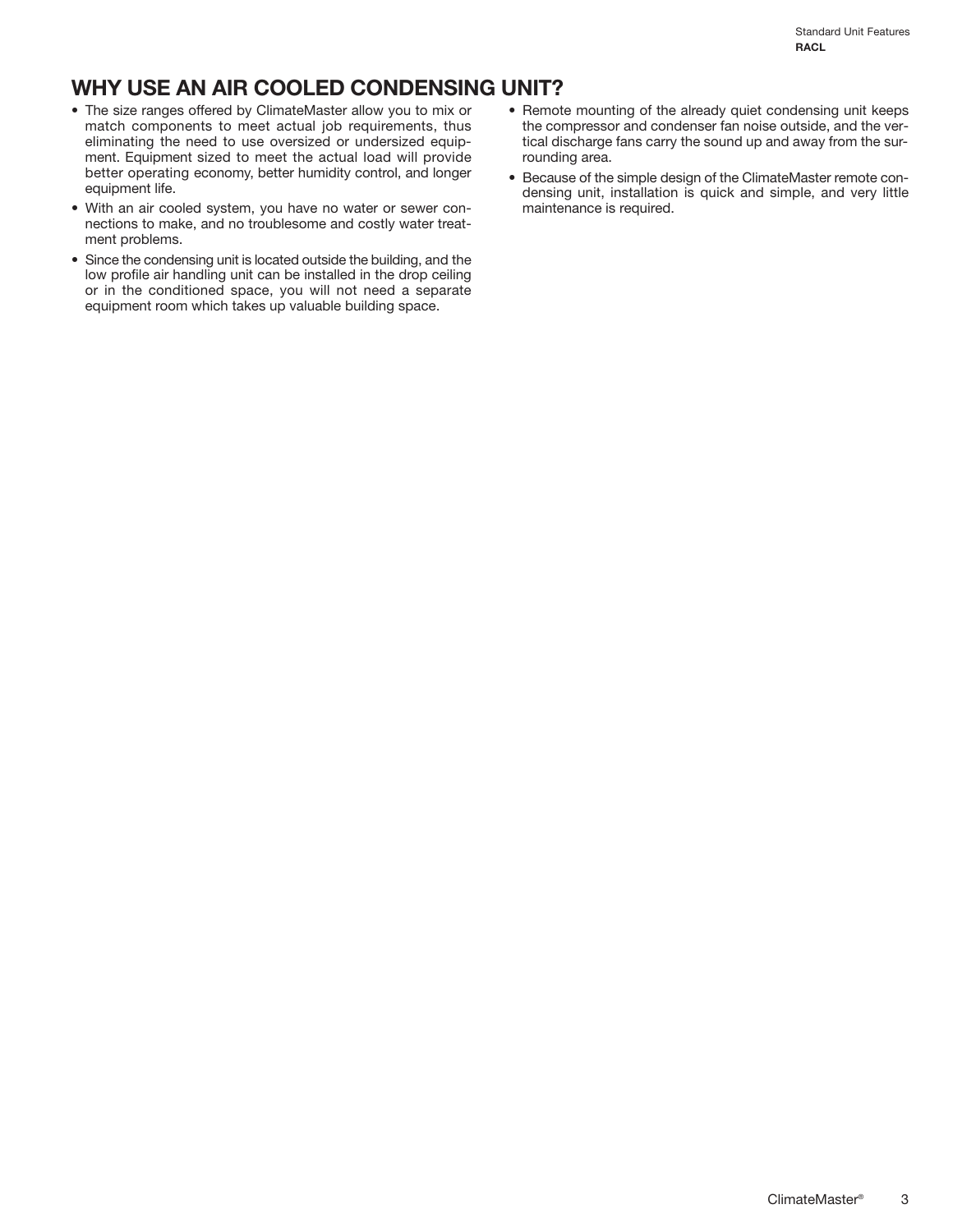## **FEATURES AND BENEFITS**

- **1. CABINET—**All access panels can be opened or removed without affecting the structural strength of the unit. Stamped louvered panels offer 100% protection for the condenser coil.
- **2. EQUIPMENT GROUND—**Lug for field connection of ground wire.
- **3. CONTACTOR—**The contactor is an electrical switch which operates the compressor and outdoor fans. Its 24 volt coil is activated on a call for cooling or heating.
- **4. TRANSFORMER—**75 VA step-down type, from Line to 24 volts with resetable circuit breaker.
- **5. AUTO-RESET HIGH PRESSURE CONTROL, AND AUTO-RESET LOW PRESSURE CONTROL—**To provide compressor protection under abnormally high head pressure conditions (outdoor fan failure, restriction, dirty coil, etc.) or abnormally low suction pressure conditions (restrictions, TEV failure, loss of charge, indoor blower failure, etc.) while eliminating nuisance tripping sometimes experienced with conventional control systems.
- **6. COIL—**Constructed with copper tubes and aluminum fins mechanically bonded to tubes for maximum heat transfer capabilities. All coil assemblies are leak tested up to 550 PSIG (3792 kPa) internal pressure.
- **7. SERVICE ACCESS—**Control box with separate line and control voltages, as well as compressor and other refrigerant controls are accessible through access panels. An electrical access cover may be opened or removed without affecting normal operation of the unit. Condenser fan motors are equipped with molded plugs for easy removal. Louver panels and end access panel can be removed for coil cleaning.
- **8. BASE PAN—**Galvanized steel with weather-resistant baked enamel finish.
- **9. COMPRESSOR—**The Scroll Compressor is hermetically sealed with internal high temperature protection, and durable insulation on motor windings. The entire compressor is mounted on rubber grommets to reduce vibration and noise.
- 10. SUCTION LINE ACCUMULATOR-To prevent liquid slugging of compressor.
- **11. REFRIGERANT CONNECTIONS—**All field sweat joints are made external of the unit and are located close to the ground for a neat looking installation
- **12. SERVICE VALVES—**Standard on liquid line and vapor line.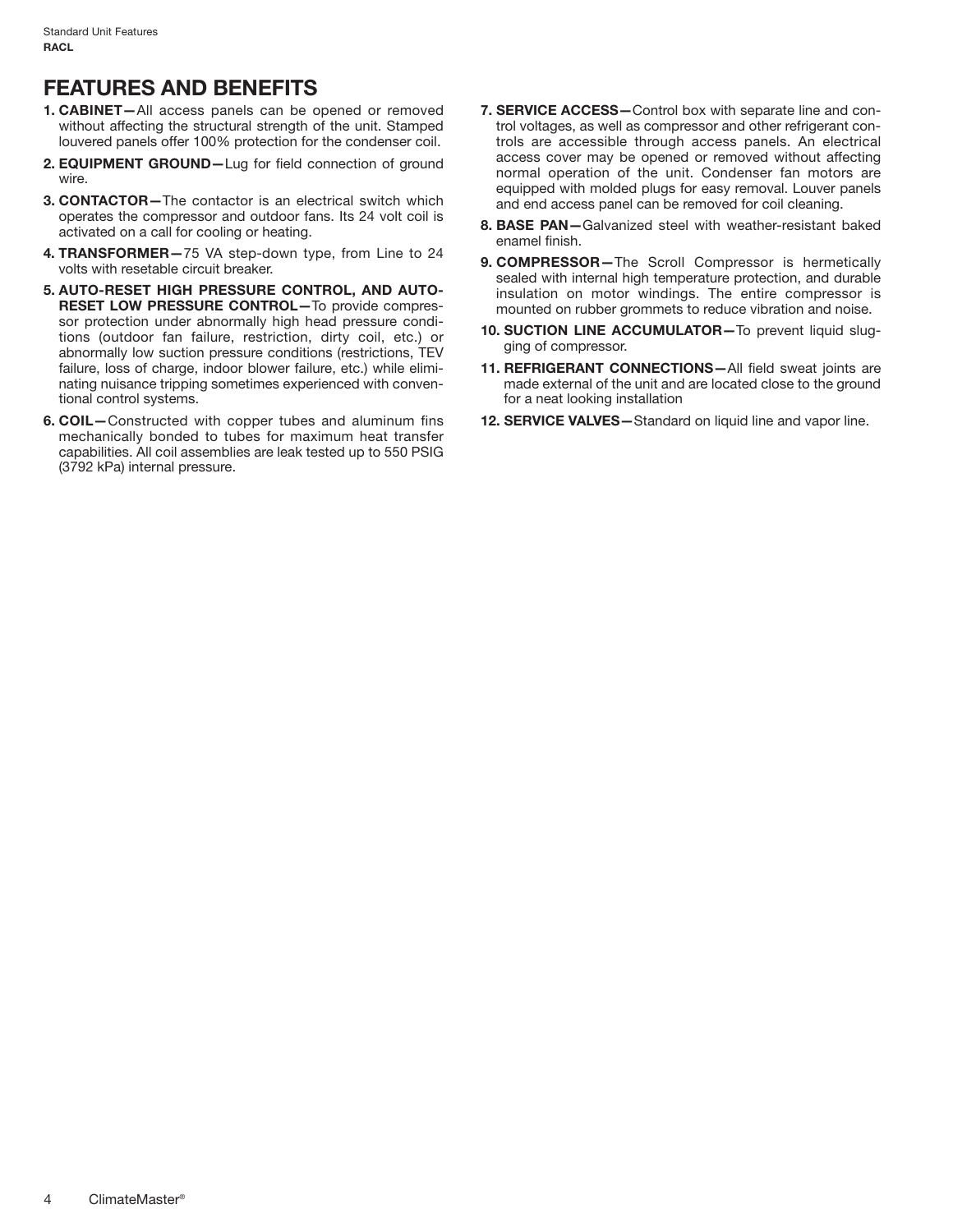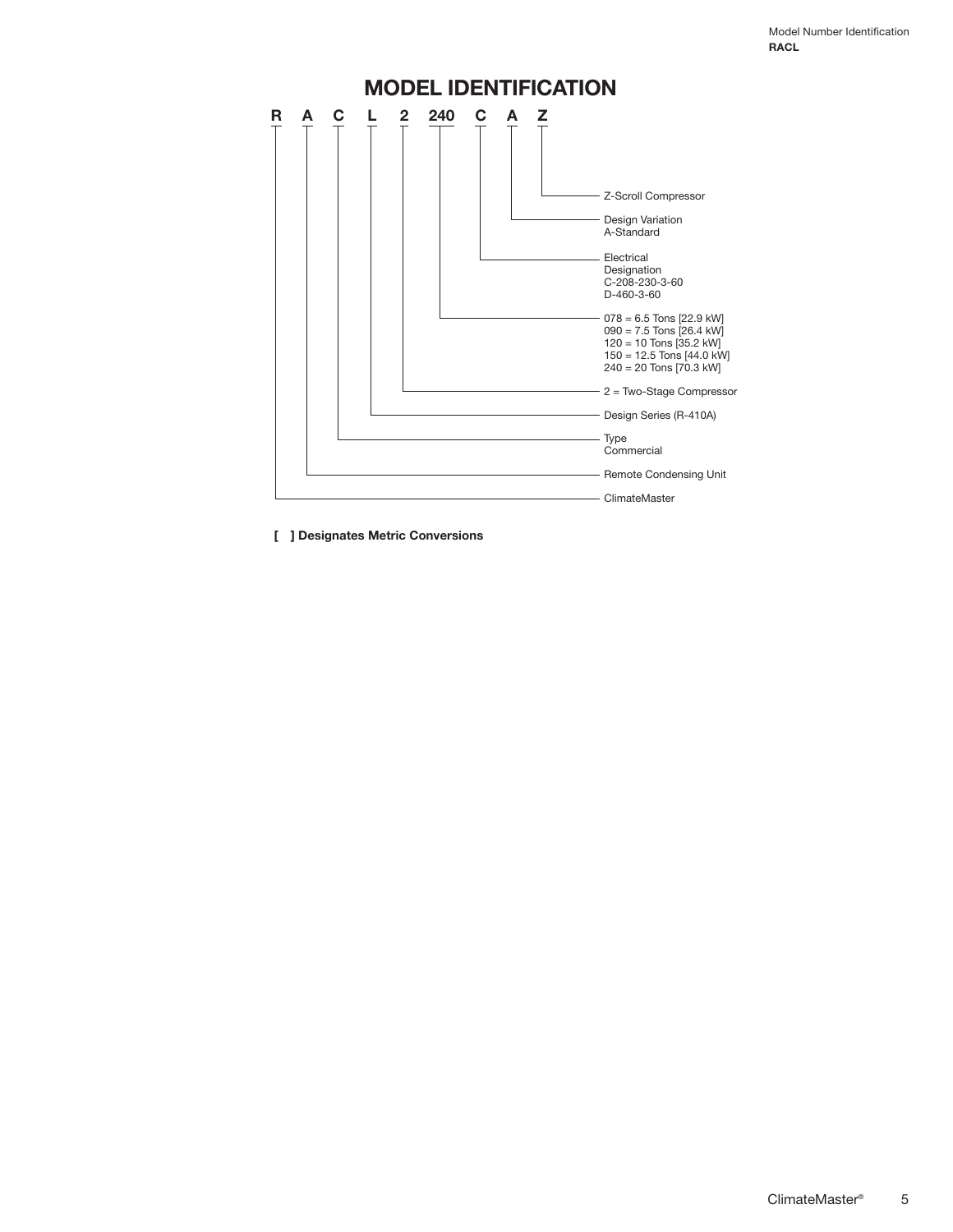# **SELECTION PROCEDURE**

To select an RACL Remote Condensing unit to meet a job requirement, follow this procedure.

#### **1. DETERMINE COOLING AND HEATING REQUIREMENTS AND SPECIFIC OPERATING CONDITIONS FROM PLANS AND SPECS.**

| *Condenser Entering Air-<br>95°F [35°C] DB<br>*Evaporator Mixed Air Entering<br>3000 CFM [1416 L/s]<br>*Indoor Air Flow (vertical)<br>*External Static Pressure<br>.5 in. WG<br>240 V, 3 PH<br>Available Power |  |  | Example: Total cooling capacity-<br>Sensible cooling capacity-<br>Heating capacity $-$ | 84,000 BTUH [24.61 kW]<br>68,000 BTUH [19.92 kW]<br>120,000 BTUH [35.16 kW]<br>78°F [26°C] DB; 65°F [18°C] WB |
|----------------------------------------------------------------------------------------------------------------------------------------------------------------------------------------------------------------|--|--|----------------------------------------------------------------------------------------|---------------------------------------------------------------------------------------------------------------|
|----------------------------------------------------------------------------------------------------------------------------------------------------------------------------------------------------------------|--|--|----------------------------------------------------------------------------------------|---------------------------------------------------------------------------------------------------------------|

#### **2. SELECT UNIT TO MEET COOLING REQUIREMENTS.**

Since total cooling is within the range of a nominal 7.5 ton [26.4 kW] unit, enter cooling performance table at 95°F [35°C] DB condenser inlet air. Interpolate between 63°F [2°C] and 67°F [19°C] to determine total and sensible capacity and power input for 65°F [18°C] WB evap inlet air at 3200 CFM [1510 L/s] indoor air flow (table basis):

> Total Capacity = 85,150 BTUH [25.0 kW] Sensible Capacity = 73,850 BTUH [23.0 kW] Power Input (Compressor and Cond. Fans) = 6,750 Watts

Use formula in note ① on the cooling performance table to determine sensible capacity at 78°F [26°C] DB evaporator entering air:

Sensible Capacity = 67,250 BTUH [19.7 kW]

#### **3. CORRECT CAPACITIES OF STEP 2 FOR ACTUAL AIR FLOW.**

Select factors from airflow correction table at 3000 CFM [1416 L/s] and apply to data obtained in step 2 to obtain gross capacity:

Total Capacity =  $85,450 \times .99 = 84,595$  BTUH [24.8 kW] Sensible Capacity = 73,850 x .97 = 716.34 BTUH [21.0 kW] Power Input =  $6,750 \times 1.00 = 6,750$  Watts

These are Gross Capacities, not corrected for blower motor heat or power.

#### **4. DETERMINE BLOWER SPEED AND WATTS TO MEET SYSTEM DESIGN.**

In the "Commercial Air Handler Specification Sheet" follow the bold line example on the "Blower Performance Curve – 10 ton (wet coil)". Enter the graph at 3000 CFM [1416 L/s]. Determine which "number of turns" line is closest to the intersection of 0.5 IN [.12 kPa] static and 3000 CFM [1416 L/s]. In this case 4 turns is the closest. Continue following the 3000 CFM line to the next intersection of 4 turns. From this intersection draw a line to the right to determine the watts.

 $WATTS = 950$ 

#### **5. CALCULATE INDOOR BLOWER BTUH HEAT EFFECT FROM MOTOR WATTS, STEP 4.**

 $HEAT = 950 \times 3.412 = 3,240$  BTUH

#### **6. CALCULATE NET COOLING CAPACITIES, EQUAL TO GROSS CAPACITY, STEP 3, MINUS INDOOR BLOWER MOTOR HEAT.**

 Net Total Capacity = 85,430 – 3,240 = 82,190 BTUH [24.14 kW] Net Sensible Capacity = 71,634 – 3,240 = 68,394 BTUH [20.00 kW]

#### **7. CALCULATE UNIT INPUT AND JOB EER.**

Total Power Input =  $7,750$  (step 3) + 950 (step 4) = 8,700 Watts

$$
T_{\text{ED}} = \text{Net Total BTUH [kW] (step 6)} = 81,355
$$

$$
EER = \frac{\text{Net Total BTUH [kW] (step 6)}}{\text{Power Input, Watts (above)}} = \frac{81,355}{7700} = 10.6
$$

#### **8. SELECT UNIT HEATING CAPACITY.**

In the "Commercial Air Handler Specification Sheet" turn to the "electrical heater kit characteristics table," find a heater kit that is compatible and has minimum of 120,000 BTUH. The RXHE-DE040CA [40 kW] has a capacity of 136,500 BTUH at 240 V.

\*NOTE: These operating conditions are typical of a commercial application in a 95°F/79°F [35°C/26°C] design area with indoor design of 76°F [24°C] DB and 50% RH and 10% ventilation air, with the unit mounted and centered on the zone it conditions by ducts.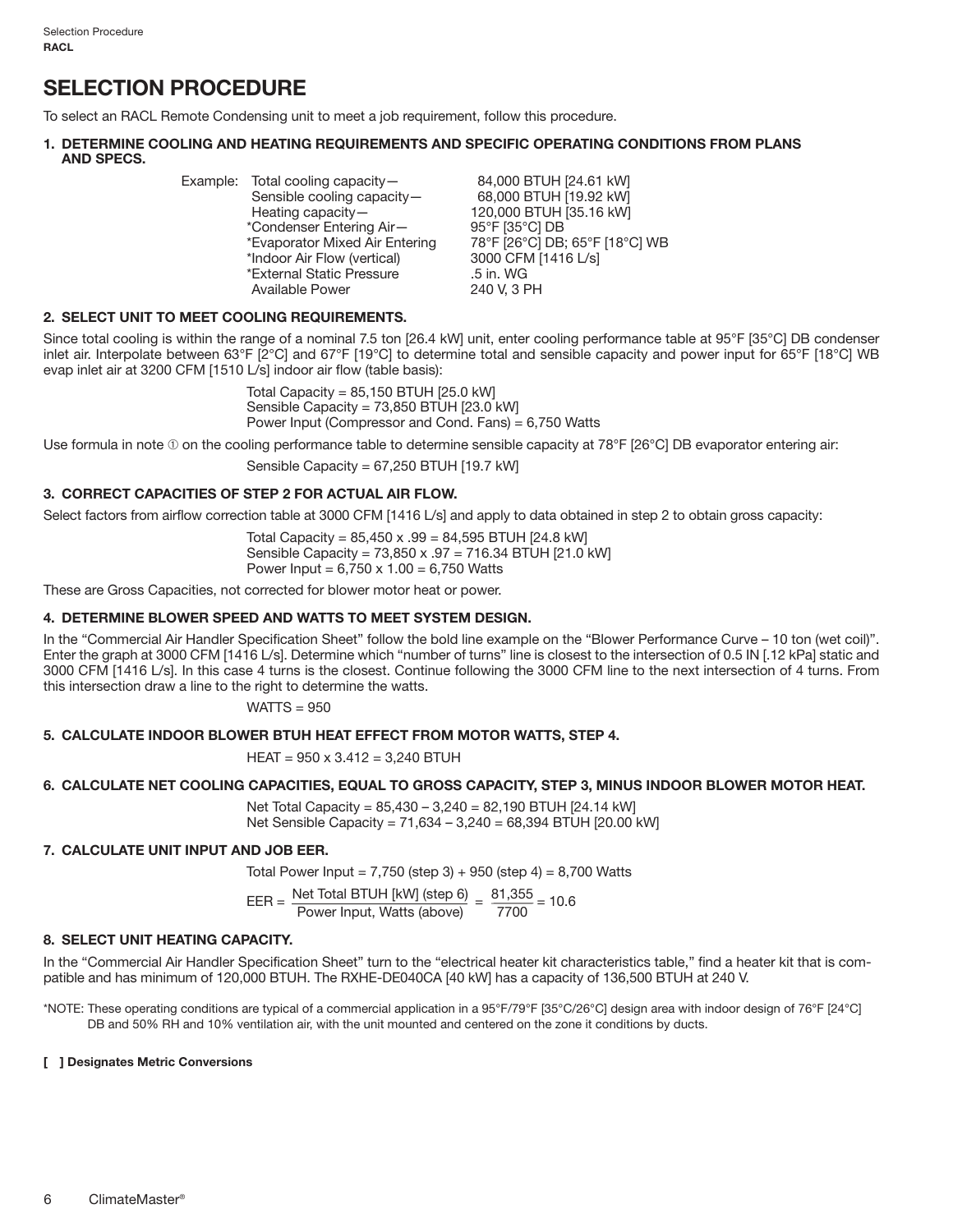### **UNIT DIMENSIONS AND WEIGHTS 6.5 & 7.5 TON [22.9 & 26.4 kW]**



### **6.5 & 7.5 TON [22.9 & 26.4 kW]**

|            | UNIT DIMENSIONS, IN. [mm] |              |
|------------|---------------------------|--------------|
| (-)ACL     | 2078                      | 2090         |
| Height "H" | 51.00 [1295]              | 51.00 [1295] |
| Length "L" | 35.75 [908]               | 35.73 [908]  |
| Width "W"  | 35.75 [908]               | 35.75 [908]  |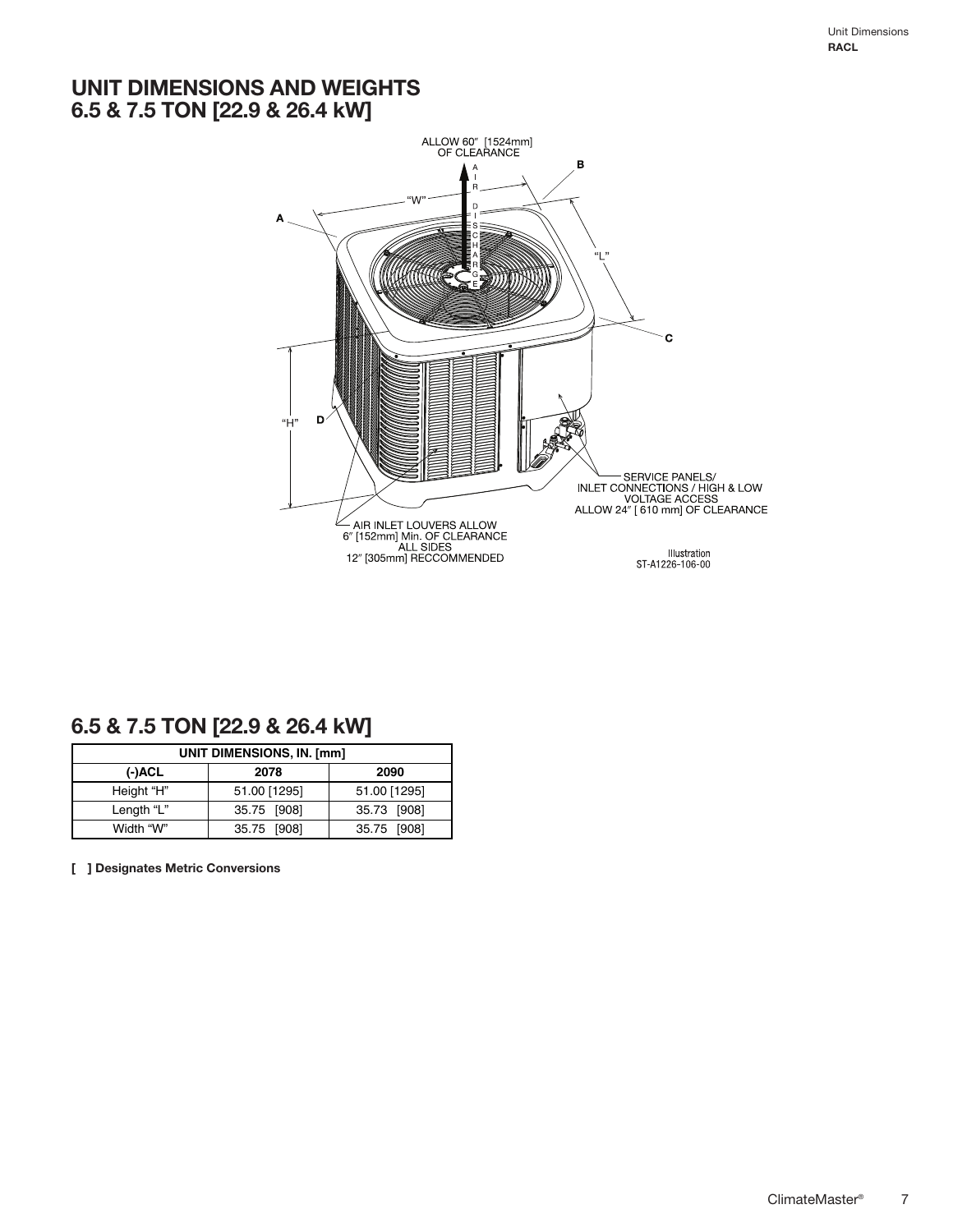### **UNIT DIMENSIONS AND WEIGHTS 10 & 12.5 TON [35.2 & 44.0 kW]**



### **10 & 12.5 TON [35.2 & 44.0 kW]**

| <b>MODEL</b>         | TOTAL<br><b>WEIGHT</b> |          | <b>CORNER WEIGHTS,</b><br>LBS. [kg] |          |          |
|----------------------|------------------------|----------|-------------------------------------|----------|----------|
|                      | LBS. [kg]              | А        | в                                   | С        | D        |
| (-)ACL2120 565 [256] |                        | 97 [44]  | 181 [82]                            | 215 [98] | 73 [33]  |
| (-)ACL2150 647 [293] |                        | 189 [86] | 157 [71]                            | 161 [73] | 139 [63] |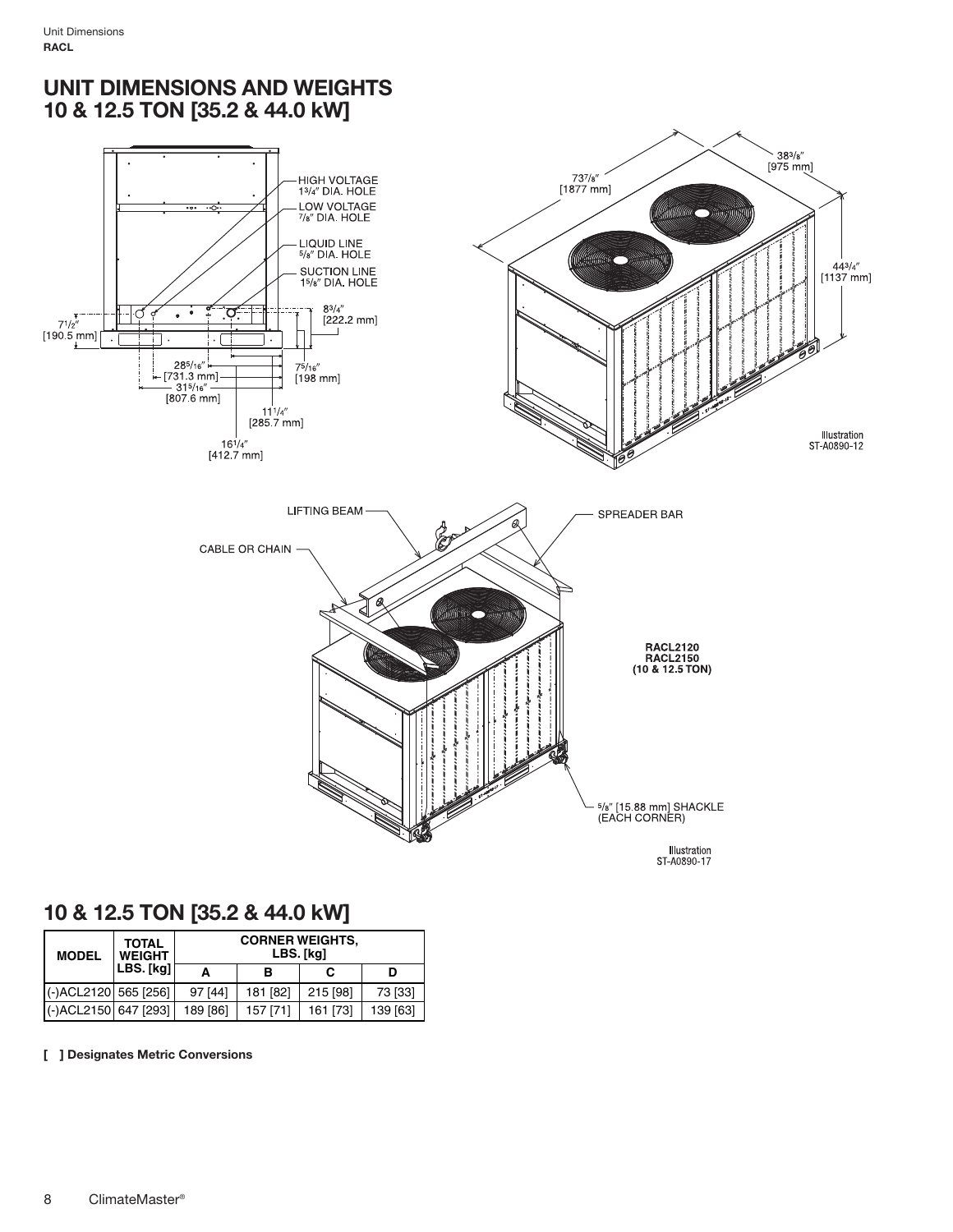# **UNIT DIMENSIONS AND WEIGHTS 20 TON [70.3 kW]**



### **CORNER WEIGHTS (LBS.) [kg]**

| <b>MODEL</b>                              | <b>TOTAL</b><br><b>WEIGHT</b> | <b>CORNER WEIGHTS,</b><br>LBS. [kg] |          |           |
|-------------------------------------------|-------------------------------|-------------------------------------|----------|-----------|
|                                           | LBS. [kg]                     | в                                   |          | D         |
| (-)ACL2240 926 [420] 308 [140]   128 [58] |                               |                                     | 161 [73] | 328 [149] |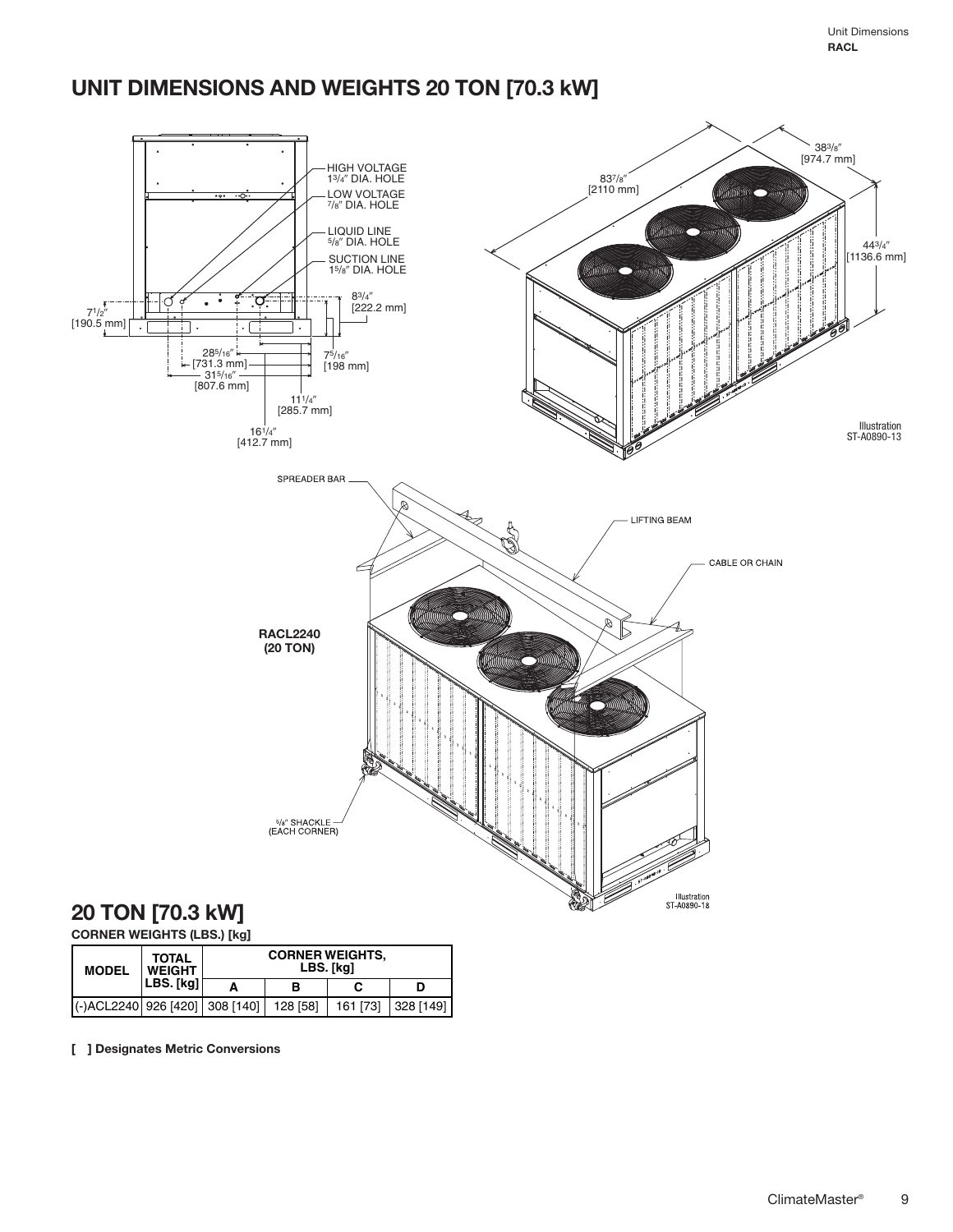|            |              | Refrig.<br>Per<br>Circuit<br>Oz. |                                 | 344          | 344      | 344          | 344         | 422          | 422            | 414          | 414      | 582             | 582            | 650          | 650      |        |
|------------|--------------|----------------------------------|---------------------------------|--------------|----------|--------------|-------------|--------------|----------------|--------------|----------|-----------------|----------------|--------------|----------|--------|
| PHYSICAL   |              |                                  | 군<br>55                         | 5700         | 5700     | 5700         | 5700        | 8000         | 8000           | 11400        | 11400    | 12000           | 12000          | 12000        | 12000    |        |
|            |              | <b>Outdoor Coil</b>              | No.<br>Rows                     | $\sim$       | $\sim$   | $\sim$       | $\sim$      | $\sim$       | $\sim$         | $\sim$       | $\sim$   | ຕ               | က              | က            | က        |        |
|            |              |                                  | Face Area<br>Sg. Fl             | 32.44        | 32.44    | 32.44        | 32.44       | 32.88        | 32.88          | 40.38        | 40.38    | 40.38           | 40.38          | 40.38        | 40.38    |        |
|            | Fuse or HACR | Circuit Breaker                  | Maximum<br>Amperes              | 8            | 55       | 8            | 25          | 8            | 35             | 8            | 45       | $\frac{8}{100}$ | S              | ၼ            | 5        |        |
|            |              |                                  | Minimum<br>Amperes              | 45           | 25       | 45           | 25          | 8            | ఇ              | 70           | 35       | 8               | 45             | 5            | ළ        |        |
|            |              | Minimum<br>Ampacity<br>Circuit   | Amperes                         | 38           | ₽        | 38           | ₽           | ą,           | 24             | S3           | 30       | 8               | 57             | S9           | \$       |        |
|            | Fan Moto     | Full Load<br>Amperes             | (FLA)<br>Combined               | 4            | 2.5      | 4            | 2.5         | 7.8          | 5              | 9.4          | 5        | $-6.9$          | 15.9           | 15.9         | 7.5      |        |
|            |              | Number<br>of Fans                |                                 |              |          |              |             | $\sim$       | $\sim$         | $\sim$       | $\sim$   | S               | S              | S            | က        |        |
| ELECTRICAL | Compressor   | Rotor<br>Locked                  | LRA) Combined<br><b>Amperes</b> | 164          | 34       | 164          | 34          | 240          | 130            | 274          | 152      | 9,<br>ᡖ         | 196            | 480          | 280      |        |
|            |              | Rated Load                       | Combined<br>Amperes<br>(RLA)    | 28.5         | 户        | 28.5         | $\tilde{c}$ | 34.8         | 14.8           | 34.5         | 19.4     | 4               | 23.2           | 34.1         | 32.1     |        |
|            |              | Number of<br>Compressors         |                                 |              |          |              |             |              |                | ្វ័          | ្វ័      | ្វ័             | ្វ័            | ្វ័          | ្វ័      |        |
|            |              | Frequency (Hz)<br>Phase          | Voltage (Volts)                 | 3-60-208/230 | 3-60-460 | 3-60-208/230 | 3-60-460    | 3-60-208/230 | $3 - 60 - 460$ | 3-60-208/230 | 3-60-460 | 3-60-208/230    | $3 - 60 - 460$ | 3-60-208/230 | 3-60-460 |        |
|            |              | Model<br>Number<br>(-)ACL2       |                                 | 078CAZ       | 078DAZ   | 090CAZ       | 090DAZ      | 120CAZ       | 120DAZ         | 150CAZ       | 150DAZ   | 180CAZ          | 180DAZ         | 240CAZ       | 240DAZ   | Tondom |

\*Tandem

[ ] Designates Metric Conversions **[ ] Designates Metric Conversions**

**Electrical and Physical Data**

Electrical and Physical Data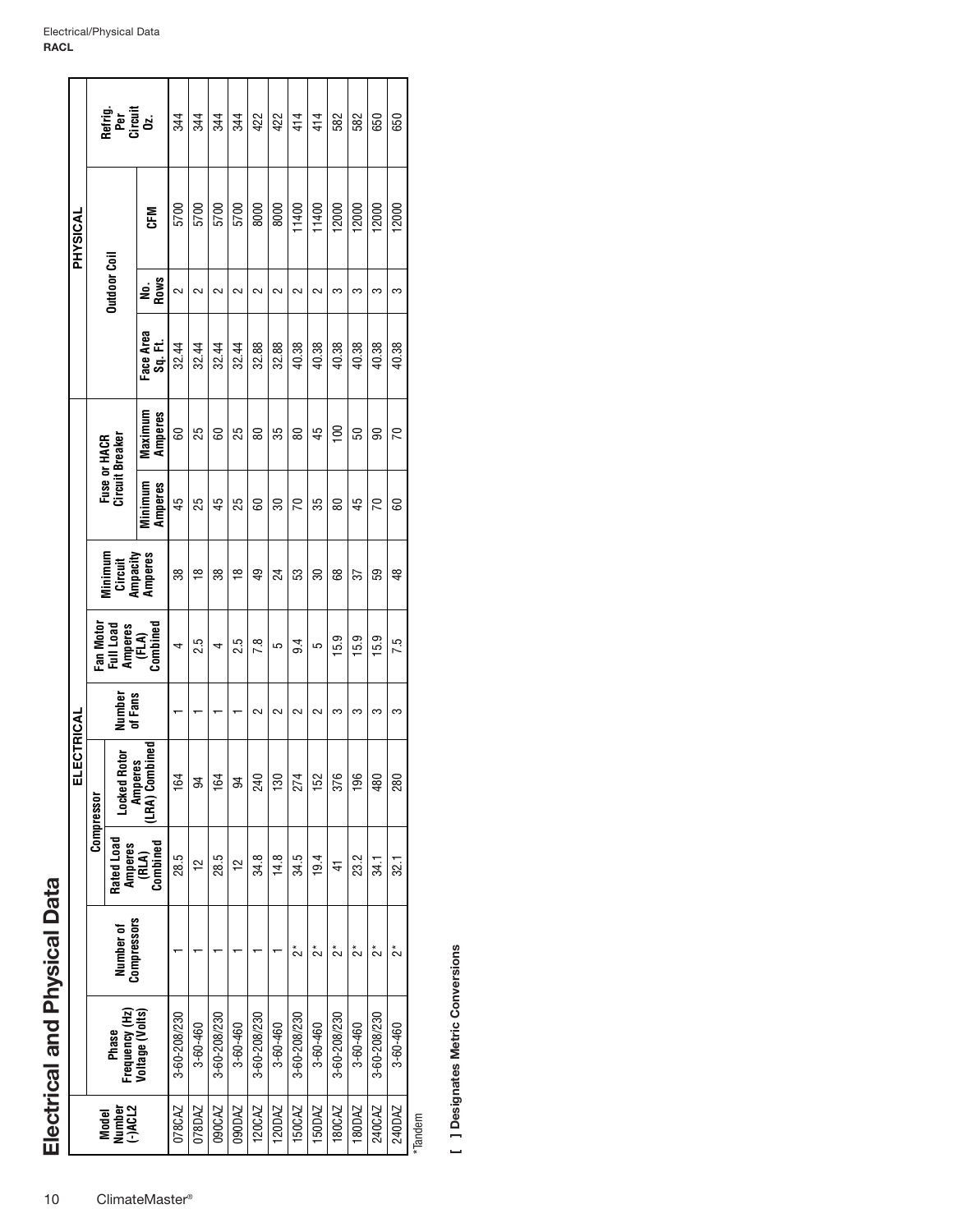# **PERFORMANCE DATA @ AHRI STANDARD CONDITIONS**

|                                     | <b>MODEL NUMBERS</b>                                      |                                                      | 80°F [26.5°C] DB 67°F [19.5°C] WB INDOOR AIR 95°F [35°C] DB OUTDOOR AIR |                                        |            |             | <b>RATED</b>               |
|-------------------------------------|-----------------------------------------------------------|------------------------------------------------------|-------------------------------------------------------------------------|----------------------------------------|------------|-------------|----------------------------|
| <b>OUTDOOR</b><br><b>UNIT RACL-</b> | <b>INDOOR COIL</b><br><b>AND/OR</b><br><b>AIR HANDLER</b> | <b>TOTAL</b><br><b>CAPACITY</b><br><b>BTU/H [kW]</b> | <b>NET SENSIBLE</b><br><b>BTU/H [kW]</b>                                | <b>NET LATENT</b><br><b>BTU/H [kW]</b> | <b>EER</b> | <b>IEER</b> | <b>INDOOR</b><br>CFM [L/s] |
| RACL2078                            | RHCLA2090                                                 | 78000 [22.8]                                         | 54400 [15.9]                                                            | 23600 [6.9]                            | 11.2       | 12.9        | 2800                       |
| RACL2090                            | RHCLA2090                                                 | 88000 [25.8]                                         | 62000 [18.2]                                                            | 26000 [7.6]                            | 11.2       | 12.9        | 2800                       |
| <b>RACL2120</b>                     | RHCLA2120                                                 | 114000 [33.4]                                        | 83600 [24.5]                                                            | 30400 [8.9]                            | 11.2       | 12.9        | 3660                       |
| <b>RACL2150</b>                     | RHCLA2150                                                 | 142000 [41.6]                                        | 108800 [31.9]                                                           | 33200 [9.7]                            | 11.0       | 12.4        | 4780                       |
| RACL2240                            | RHCLA2240                                                 | 240000 [70.3]                                        | 163500 [47.9]                                                           | 76500 [22.4]                           | 10.0       | 11.6        | 7200                       |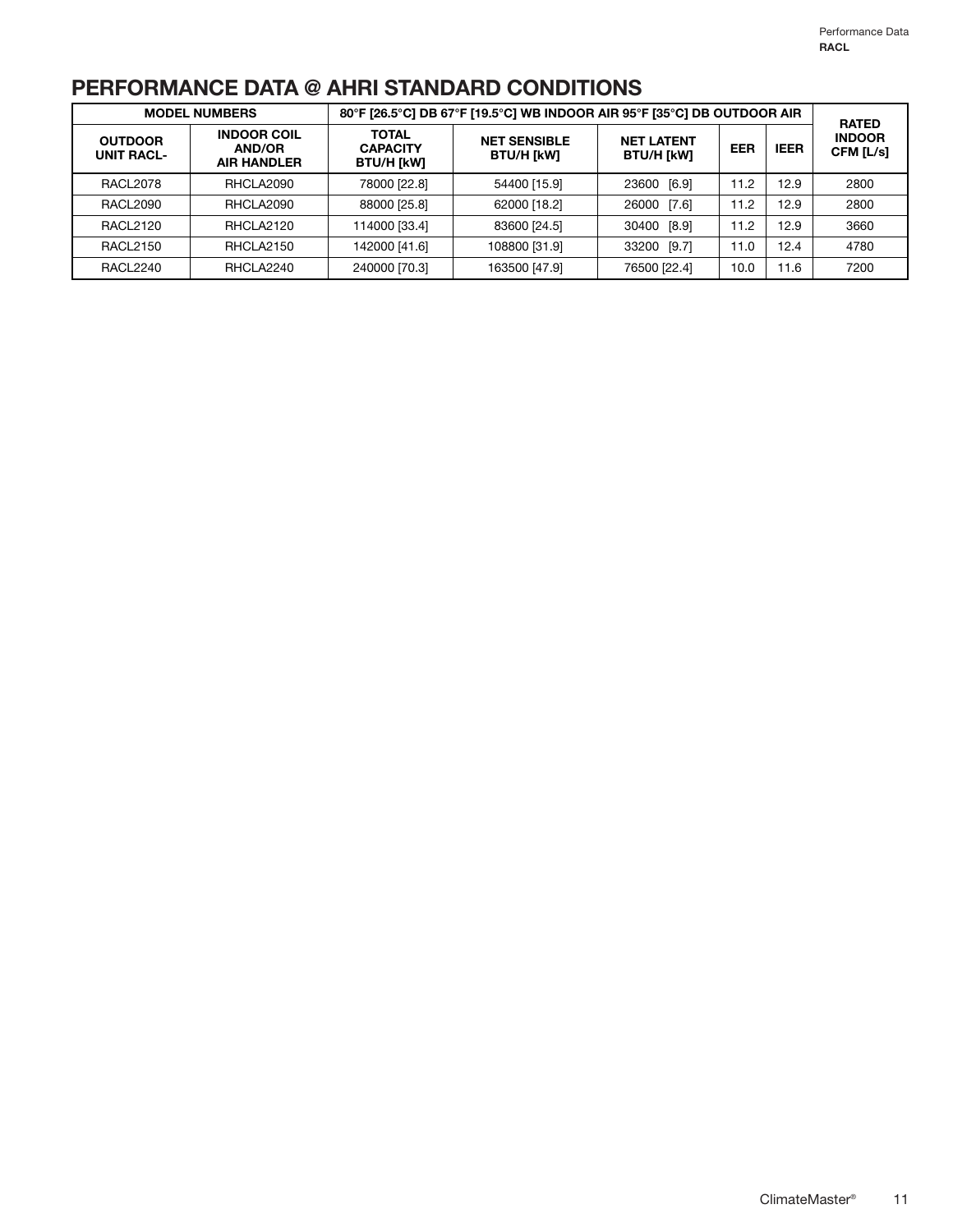| Total BTUH [KW]<br>Sens BTUH [kW]<br>Sens BTUH [kW]<br>Total BTUH [kW]<br>Sens BTUH [kW]<br>Sens BTUH [kW]<br>Total BTUH [kW]<br>Sens BTUH [kW]<br>Power<br>Power<br>Power<br>Power<br>CFM [L/s]<br>DR ®<br>¥<br>$[23.9]^{\circ}$ C<br>$[26.7]$ °C<br>[29.4]°C<br>$[32.2]$ °C<br>$[35]$ °C<br>80°F<br>75°F<br>រះន<br>90°F<br>មិន<br>OD⊢QOO <b>⊄</b><br>∩∝≻ | Total BTUH [kW]                   | 3150 [1487]<br>98.1 [28.7]<br>61.1 [17.9]<br>ី<br>6.4 | 71°F [21.7°C]<br>2700 [1274]      | 2100 [991]                                                  |                                                                             | 67°F [19.4°C]                          |                                                                             |                                                                                                                                                               | 63°F [17.2°C]                                  |                                               |                                                                    | 61°F [16.1°C]                         |                                                                                                                           |                                                  | 59°F [15.0°C]                               |                                                |
|------------------------------------------------------------------------------------------------------------------------------------------------------------------------------------------------------------------------------------------------------------------------------------------------------------------------------------------------------------|-----------------------------------|-------------------------------------------------------|-----------------------------------|-------------------------------------------------------------|-----------------------------------------------------------------------------|----------------------------------------|-----------------------------------------------------------------------------|---------------------------------------------------------------------------------------------------------------------------------------------------------------|------------------------------------------------|-----------------------------------------------|--------------------------------------------------------------------|---------------------------------------|---------------------------------------------------------------------------------------------------------------------------|--------------------------------------------------|---------------------------------------------|------------------------------------------------|
|                                                                                                                                                                                                                                                                                                                                                            |                                   |                                                       |                                   |                                                             |                                                                             |                                        |                                                                             |                                                                                                                                                               |                                                |                                               |                                                                    |                                       |                                                                                                                           |                                                  |                                             |                                                |
|                                                                                                                                                                                                                                                                                                                                                            |                                   |                                                       |                                   |                                                             | 3150 [1487]                                                                 | 2700 [1274]                            | $2100$ [991]                                                                | 3150 [1487]                                                                                                                                                   | 2700 [1274]                                    | 2100 [991]                                    | 3150 [1487]                                                        | 2700 [1274]                           | 2100 [991]                                                                                                                | 3150 [1487]                                      | 2700 [1274]                                 | 2100 [991]                                     |
|                                                                                                                                                                                                                                                                                                                                                            |                                   |                                                       | ្ជ                                | 80.0                                                        | 0.16                                                                        | 0.13                                   | 0.08                                                                        | 0.16                                                                                                                                                          | $\frac{13}{2}$                                 | <b>80.0</b>                                   | $\frac{16}{16}$                                                    | $\frac{13}{2}$                        | 80.0                                                                                                                      | ី                                                | 0.13                                        | <b>80.0</b>                                    |
|                                                                                                                                                                                                                                                                                                                                                            |                                   |                                                       | 95.2 [27.9]<br>56.7 [16.6]<br>6.3 | 91.3 [26.8]<br>50.8 [14.9]<br>$\overline{6}$                | 92.2 [27.0]<br>73.5 [21.5]<br>6.4                                           | 89.5 [26.2]<br>68.2 [20.0]<br>6.3      | 85.9 [25.2]<br>61.1 [17.9]<br>.<br>62                                       | 86.2 [25.3]<br>84.1 [24.6]<br>4                                                                                                                               | 83.6 [24.5]<br>78.0 [22.9]<br>6.3              | 80.3 [23.5]<br>69.9 [20.5]<br>6.2             | 83.2 [24.4]<br>83.2 [24.4]<br>6.4                                  | 80.7 [23.7]<br>80.7 [23.7]<br>6.3     | 77.5 [22.7]<br>73.5 [21.5]<br>$\sim$                                                                                      | 80.2 [23.5]<br>80.2 [23.5]<br>6.4                | 77.8 [22.8]<br>77.8 [22.8]<br>.<br>6.3      | نف نف<br>74.7 [21.<br>6.2<br>74.7 [21.         |
|                                                                                                                                                                                                                                                                                                                                                            |                                   | 95.9 [28.1]<br>60.2 [17.6]<br>6.3                     | 93.1 [27.3]<br>55.8 [16.4]<br>6.3 | 89.3 [26.2]<br>50.0 [14.7]<br>51                            | 90.0 [26.4]<br>72.5 [21.2]<br>6.4                                           | 87.3 [25.6]<br>67.3 [19.7]<br>6.3      | 83.8 [24.6]<br>60.3 [17.7]<br>6.2                                           | 84.0 [24.6]<br>83.1 [24.3]<br>6.4                                                                                                                             | 81.5 [23.9]<br>77.1 [22.6]<br>6.3              | 78.2 [22.9]<br>69.1 [20.2]<br>$\sim$<br>6     | $\begin{array}{c} 81.0\ [23.7] \\ 81.0\ [23.7] \end{array}$<br>6.4 | 78.6 [23.0]<br>78.6 [23.0]<br>6.3     | 75.4 [22.1]<br>72.7 [21.3]<br>6.2                                                                                         | 78.0 [22.9]<br>78.0 [22.9]<br>78.0 [22.9]<br>6.4 | 75.7 [22.2]<br>75.7 [22.2]<br>6.3           | <u>ယ် ယ</u><br>72.6 [21.<br>72.6 [21.<br>6.2   |
|                                                                                                                                                                                                                                                                                                                                                            |                                   | 93.5 [27.4]<br>58.5 [17.1]<br>.<br>63                 | 90.8 [26.6]<br>54.3 [15.9]<br>6.3 | 87.1 [25.5]<br>48.6 [14.2]<br>$\overline{6}$                | 70.8 [20.8]<br>87.6 [25.7]<br>6.4                                           | 85.1 [24.9]<br>65.7 [19.3]<br>.<br>63  | $.6$ [23.9]<br>$.9$ [17.3]<br>$\overline{6}$<br>$\frac{1}{5}$ $\frac{1}{5}$ | 81.6 [23.9]<br>81.4 [23.8]<br>6.4                                                                                                                             | 79.2 [23.2]<br>75.5 [22.1]<br>6.3              | 76.0 [22.3]<br>67.7 [19.8]<br>6.2             | 78.6 [23.0]<br>78.6 [23.0]<br>6.4                                  | 76.3 [22.4]<br>$76.3 [22.4]$<br>$6.3$ | 73.2 [21.5]<br>71.3 [20.9]<br>6.2                                                                                         | 75.6 [22.2]<br>75.6 [22.2]<br>6.4                | نی بہ<br>73.4 [21.<br>73.4 [21.<br>.<br>6.3 | 70.5 [20.6]<br>70.5 [20.6]<br>6.2              |
|                                                                                                                                                                                                                                                                                                                                                            | Total BTUH [kW]                   | 91.0 [26.7]<br>56.1 [16.4]<br>6.3                     | 88.4 [25.9]<br>52.1 [15.3]<br>6.3 | 84.8 [24.8]<br>46.7 [13.7]<br>$\overline{6}$                | 85.2 [25.0<br>68.4 [20.1<br>6.4                                             | 82.7 [24.2]<br>63.5 [18.6]<br>6.3      | 79.3 [23.2]<br>56.9 [16.7]<br>6.1                                           | 79.2 [23.2]<br>79.0 [23.2]<br>4                                                                                                                               | 76.8 [22.5]<br>73.3 [21.5]<br>6.3              | 73.7 [21.6]<br>65.7 [19.3]<br>6.2             | ಅ ಅ<br>76.1 [22.1]<br>76.1 [22.1]<br>6.4                           | 73.9 [21.7]<br>73.9 [21.7]<br>6.3     | 70.9 [20.8]<br>69.3 [20.3]<br>6.2                                                                                         | 73.2 [21.4]<br>73.2 [21.4]<br>6.4                | 71.0 [20.8]<br>71.0 [20.8]<br>6.3           | 68.1 [20.0]<br>68.1 [20.0]<br>6.2              |
| Power                                                                                                                                                                                                                                                                                                                                                      |                                   | 88.4 [25.9]<br>53.1 [15.6]<br>6.3                     | 49.2 [14.4]<br>85.8 [25.1]<br>6.2 | 82.3 [24.1]<br>44.1 [12.9]<br>$\overline{6}$                | 82.5 [24.2]<br>65.4 [19.2]<br>6.4                                           | 80.1 [23.5]<br>60.7 [17.8]<br>6.3      | 76.8 [22.5]<br>54.4 [15.9]<br>5                                             | 76.5 [22.4]<br>76.0 [22.3]<br>6.4                                                                                                                             | 74.3 [21.8]<br>70.5 [20.7]<br>63               | 71.3 [20.9]<br>63.2 [18.5]<br>6.2             | 73.5 [21.5]<br>73.5 [21.5]<br>6.4                                  | 71.3 [20.9]<br>71.3 [20.9]<br>6.3     | $\begin{array}{c} 68.5\;[20.1]\\ 66.8\;[19.6]\\ 6.2 \end{array}$                                                          | 70.5 [20.7]<br>70.5 [20.7]<br>6.4                | 68.4 [20.1]<br>68.4 [20.1]<br>6.3           | 65.7 [19.2]<br>65.7 [19.2]<br>$\sim$           |
| Total BTUH [kW]<br>Sens BTUH [kW]<br>Power<br>$[37.8]$ °C<br>100°F<br>മാ⊐മ                                                                                                                                                                                                                                                                                 |                                   | 85.6 [25.1]<br>49.3 [14.5]<br>6.3                     | 45.8 [13.4]<br>83.1 [24.3]<br>6.2 | 79.7 [23.4]<br>41.0 [12.0]<br>51                            | 79.7 [23.4]<br>$61.7$ [18.<br>6.4                                           | 77.4 [22.7]<br>57.2 [16.8]<br>6.3      | 74.2 [21.8]<br>51.3 [15.0]<br>$\overline{6}$                                | 73.7 [21.6]<br>72.2 [21.2]<br>6.4                                                                                                                             | 71.5 [21.0]<br>67.0 [19.6]<br>6.3              | 68.6 [20.1]<br>60.1 [17.6]<br>6.2             | 70.7 [20.7]<br>70.7 [20.7]<br>6.4                                  | 68.6 [20.1]<br>68.6 [20.1]<br>6.3     | 65.8 [19.3]<br>63.7 [18.7]<br>$\sim$<br>.<br>ت                                                                            | 67.7 [19.8]<br>67.7 [19.8]<br>6.4                | 65.7 [19.3]<br>65.7 [19.3]<br>63            | 63.1 [18.5]<br>63.1 [18.5]<br>$\sim$<br>.<br>ت |
| Power<br>[40.6]<br>105°F                                                                                                                                                                                                                                                                                                                                   | Sens BTUH [kW]<br>Total BTUH [kW] | 82.6 [24.2]<br>44.9 [13.2]<br>.<br>63                 | 80.2 [23.5]<br>41.7 [12.2]<br>6.2 | 77.0 [22.6]<br>37.4 [10.9]<br>$\overline{6}$                | 76.8 [22.5]<br>57.3 [16.8]<br>6.4                                           | 74.5 [21.8]<br>53.1 [15.6]<br>6.3      | 71.5 [20.9]<br>47.6 [14.0]<br>6.1                                           | 67.8 [19.9]<br>70.7 [20.7]<br>6.4                                                                                                                             | 68.7 [20.1]<br>62.9 [18.4]<br>$6.\overline{3}$ | 65.9 [19.3]<br>56.4 [16.5]<br>6.2             | 67.7 [19.9]<br>67.7 [19.9]<br>6.4                                  | 65.7 [19.3]<br>65.7 [19.3]<br>6.3     | $\begin{bmatrix} . & . & . & . & . & . & . & . \\ 60.0 & 17.6 & 0 & . & . & . \\ 6 & .2 & . & . & . & . \\ \end{bmatrix}$ | 64.7 [19.0]<br>64.7 [19.0]<br>6.4                | $62.8$ [18.4]<br>62.8 [18.4]<br>6.3         | $60.3$ [17.7]<br>60.3 [17.7]<br>$\sim$<br>نت   |
| Total BTUH [kW]<br>Sens BTUH [kW]<br>Power<br>$[43.3]$ °C<br><b>110°F</b><br><b>下EMPERATURE</b>                                                                                                                                                                                                                                                            |                                   | 79.5 [23.3]<br>39.8 [11.7]<br>6.3                     | 77.2 [22.6]<br>36.9 [10.8]<br>6.2 | 74.1 [21.7]<br>33.1 [9.7]<br>$\overline{6}$                 | 73.6 [21.6]<br>52.2 [15.3]<br>6.3                                           | 71.5 [20.9]<br>48.4 [14.2]<br>.<br>6.3 | 68.6 [20.1]<br>43.4 [12.7]<br>. -<br>စ                                      | 67.6 [19.8]<br>62.7 [18.4]<br>6.4                                                                                                                             | 65.7 [19.2]<br>58.2 [17.1]<br>6.3              | 63.0 [18.5]<br>52.2 [15.3]<br>6.2             | 64.6 [18.9]<br>64.6 [18.9]<br>6.4                                  | 62.7 [18.4]<br>62.2 [18.2]<br>6.3     | 60.2 [17.6]<br>55.8 [16.3]<br>$\sim$<br>نت                                                                                | 61.6 [18.1]<br>61.6 [18.1]<br>6.4                | 59.8 [17.5]<br>59.8 [17.5]<br>6.3           | 57.4 [16.8]<br>57.4 [16.8]<br>$\sim$<br>نت     |
| Sens BTUH [kW]<br>Total BTUH [kW]<br>Power<br>$[46.1]$ °C<br>115°F                                                                                                                                                                                                                                                                                         |                                   | 76.3 [22.3]<br>34.0 [10.0]<br>6.3                     | 74.0 [21.7]<br>31.6 [9.3]<br>6.2  | 71.0 [20.8]<br>28.3 [8.3]<br>$\overline{6}$ .               | 70.4 [20.6]<br>46.4 [13.6]<br>6.3                                           | 68.3 [20.0]<br>43.0 [12.6]<br>6.3      | 65.5 [19.2]<br>38.6 [11.3]<br>5                                             | 64.4 [18.9]<br>57.0 [16.7]<br>64.4 [18.9<br>4                                                                                                                 | 62.5 [18.3]<br>52.8 [15.5]<br>6.3              | 60.0 [17.6]<br>47.4 [13.9]<br>$\overline{6}$  | 61.4 [18.0]<br>61.3 [18.0]<br>6.4                                  | 59.6 [17.5]<br>56.8 [16.7]<br>6.3     | 57.2 [16.7]<br>50.9 [14.9]<br>$\sim$                                                                                      | 58.4 [17.1]<br>58.4 [17.1]<br>6.4                | 56.7 [16.6]<br>56.7 [16.6]<br>6.3           | 54.4 [15.9]<br>53.8 [15.8]<br>$\sim$           |
| Total BTUH [kW]<br>Sens BTUH [kW]<br>Power<br>$[48.9]$ °C<br><b>120°F</b>                                                                                                                                                                                                                                                                                  |                                   | 72.9 [21.3]<br>27.6 [8.1]<br>$6.\overline{3}$         | 25.6 [7.5]<br>6.2<br>70.7 [20.7]  | 67.9 [19.9]<br>22.9 [6.7]<br>$\overline{6}$                 | 67.0 [19.6]<br>39.9 [11.7]<br>6.3                                           | 37.0 [10.8]<br>65.0 [19.0]<br>6.3      | 62.4 [18.3]<br>33.2 [9.7]<br>ු                                              | 61.0 [17.9]<br>50.5 [14.8]<br>6.4                                                                                                                             | 59.2 [17.3]<br>46.8 [13.7]<br>6.3              | 56.8 [16.6]<br>42.0 [12.3]<br>$\overline{61}$ | 57.9 [17.0]<br>54.8 [16.1]<br>6.4                                  | 56.2 [16.5]<br>50.8 [14.9]<br>6.3     | ಹ<br>ਚ<br>54.0 [15.<br>45.6 [13.4<br>$\sim$<br>نت                                                                         | 55.0 [16.1]<br>55.0 [16.1]<br>6.4                | G.<br>Ġ,<br>53.3 [15.<br>53.3 [15.6<br>6.3  | $51.2$ $[15.0]$<br>48.4 [14.2]<br>.<br>62      |
| Total BTUH [kW]<br>Sens BTUH [kW]<br>Power<br>$[51.7]$ °C<br>$125^{\circ}$ F                                                                                                                                                                                                                                                                               |                                   | 69.3 [20.3]<br>20.4 [6.0]<br>6.3                      | 18.9 [5.6]<br>67.2 [19.7]<br>6.2  | 64.5 [18.9]<br>17.0 [5.0]<br>$\overline{6}$                 | 63.4 [18.6]<br>32.8 [9.6]<br>$32.8 \begin{array}{c} 9.6 \\ 6.3 \end{array}$ | 61.5 [18.0]<br>30.4 [8.9]<br>6.2       | 59.0 [17.3]<br>27.2 [8.0]<br>6                                              | 57.4 [16.8]<br>43.3 [12.7]<br>4<br>َص                                                                                                                         | 55.7 [16.3]<br>40.2 [11.8]<br>نی<br>$\circ$    | 53.5 [15.7]<br>36.0 [10.6]<br>$\overline{6}$  | 54.4 [15.9]<br>47.6 [14.0]<br>6.4                                  | 52.8 [15.5]<br>44.2 [13.0]<br>6.3     | 50.6 [14.8]<br>39.6 [11.6]<br>6.2                                                                                         | 51.4 [15.1]<br>51.1 [15.0]<br>6.4                | 47.4 [13.9]<br>49.9 [14.6]<br>က<br>6        | 47.9 [14.0]<br>$42.5$ [12.4]<br>$6.2$          |
| dbE - Entering air dry bulb<br>-Depression ratio<br>g                                                                                                                                                                                                                                                                                                      |                                   | Sens<br>Total                                         |                                   | Sensible capacity x 1000 BTUH<br>Total capacity x 1000 BTUH |                                                                             | NOTES:                                 |                                                                             | $\odot$ When the entering air dry bulb is other than 80°F [27°C], adjust the sensible capacity from the table by adding [1.10 x CFM x (1 – DR) x (dbE – 80)]. |                                                |                                               |                                                                    |                                       |                                                                                                                           |                                                  |                                             |                                                |

[ ] Designates Metric Conversions **[ ] Designates Metric Conversions**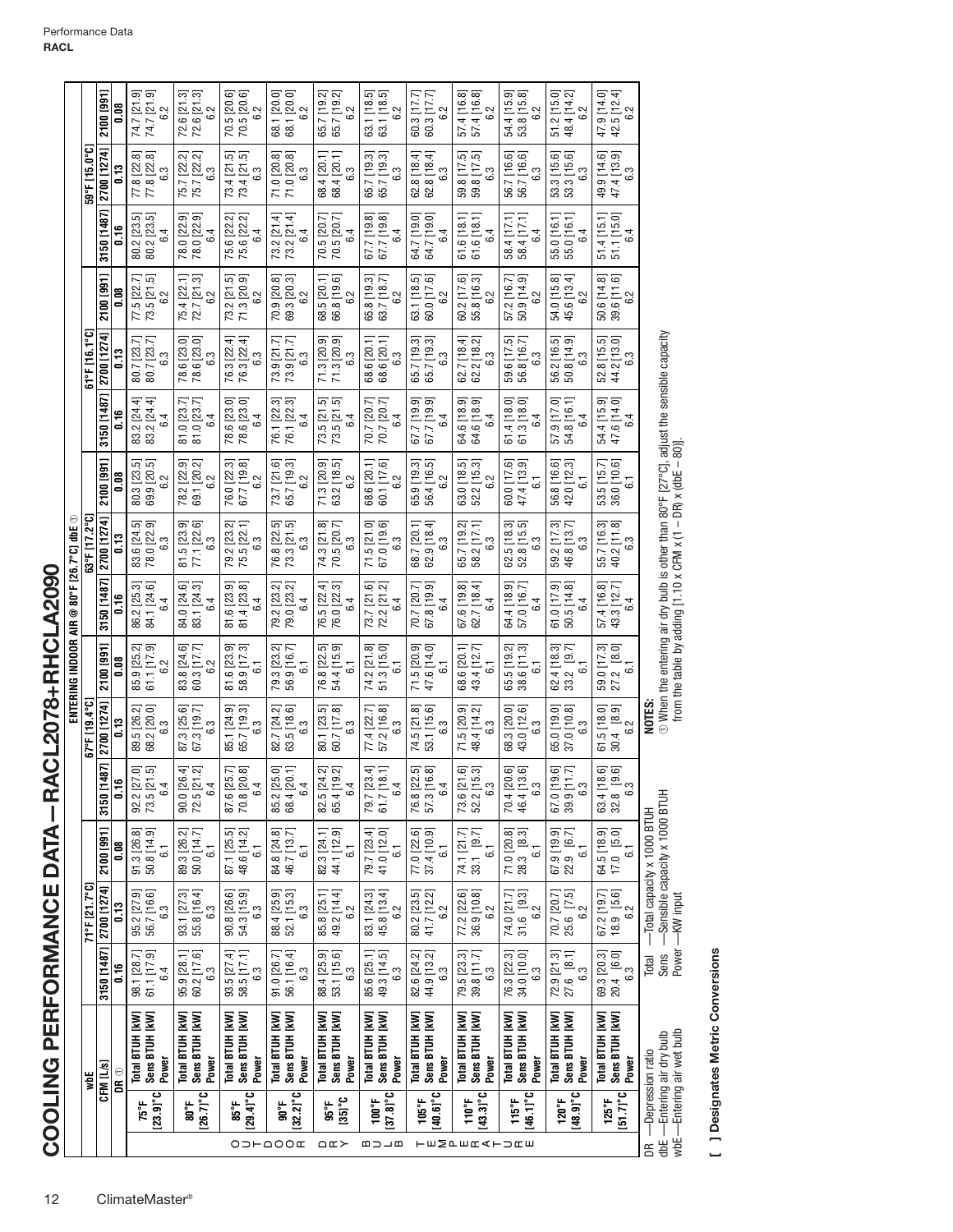COOLING PERFORMANCE DATA-RACL2090+RHCLA2090 **COOLING PERFORMANCE DATA—RACL2090+RHCLA2090**

|                              |                                     |                                                          |                                                                   |                                                                      |                                   |                                                                      |                                                                    | ENTERING INDOOR AIR @ 80°F [26.7°C] dbE $\odot$ |                                   |                                               |                                   |                                                                                                                                                               |                                   |                                   |                                                                    |                                                                      |                                                                                       |
|------------------------------|-------------------------------------|----------------------------------------------------------|-------------------------------------------------------------------|----------------------------------------------------------------------|-----------------------------------|----------------------------------------------------------------------|--------------------------------------------------------------------|-------------------------------------------------|-----------------------------------|-----------------------------------------------|-----------------------------------|---------------------------------------------------------------------------------------------------------------------------------------------------------------|-----------------------------------|-----------------------------------|--------------------------------------------------------------------|----------------------------------------------------------------------|---------------------------------------------------------------------------------------|
|                              |                                     | ₩                                                        |                                                                   | 71°F [21.7°C]                                                        |                                   |                                                                      | 67°F [19.4°C                                                       |                                                 |                                   | 63°F [17.2°C]                                 |                                   |                                                                                                                                                               | 61°F [16.1°C]                     |                                   |                                                                    | 59°F [15.0°C]                                                        |                                                                                       |
|                              |                                     | CFM [L/s]                                                | 3240 [1529]                                                       | 2700 [1274]                                                          | 2160 [1019]                       | 529]<br>3240 [1                                                      | 2700 [1274]                                                        | 2160 [1019]                                     | 3240 [1529]                       | 2700 [1274]                                   | 2160 [1019]                       | 3240 [1529]                                                                                                                                                   | 2700 [1274]                       | 2160 [1019]                       | 3240 [1529]                                                        | 2700 [1274]                                                          | 2160 [1019]                                                                           |
|                              |                                     | DR 0                                                     | lo:0                                                              | 0.03                                                                 | $-0.02$                           | 5<br>0.07                                                            | C.O                                                                | $-0.02$                                         | 0.07                              | <b>CO</b>                                     | $-0.02$                           | <b>G.O</b>                                                                                                                                                    | <b>9.03</b>                       | $-0.02$                           | 0.O                                                                | 0.03                                                                 | $-0.02$                                                                               |
|                              | 75°F                                | Total BTUH [kW]                                          | 109.6 [32.1]                                                      |                                                                      | 101.9 [29.9]                      | 30.3<br>103.6                                                        | 99.9 [29.3]                                                        | 96.3 [28.2]<br>68.9 [20.2]                      | 97.4 [28.5]<br>94.0 [27.6]        | 94.0 [27.5]<br>86.0 [25.2]                    | 90.6 [26.5]<br>78.0 [22.9]        | 94.3 [27.6]<br>94.3 [27.6]                                                                                                                                    | 91.0 [26.7]                       | 87.7 [25.7]                       |                                                                    | 88.0 [25.8]                                                          | 84.8 [24.9]<br>84.6 [24.8]                                                            |
|                              | $[23.9]$ °C                         | Sens BTUH [kW]<br>Power                                  | 70.3 [20.6]<br>5<br>J.                                            | $\begin{array}{c} 105.8\ [31.0] \\ 64.3\ [18.8] \\ 7.3 \end{array}$  | 58.3 [17.1]<br>7.2                | 83.1 [24.4]<br>7.5                                                   | 76.0 [22.3]<br>7.4                                                 | 7.2                                             | 7.5                               | 7.4                                           | 7.2                               | 7.5                                                                                                                                                           | 90.1 [26.4]<br>7.4                | 81.7 [23.9]<br>7.3                | 91.2 [26.7]<br>91.2 [26.7]<br>7.5                                  | 88.0 [25.8]<br>7.4                                                   | 7.3                                                                                   |
|                              | 1°58                                | Total BTUH [kW]                                          |                                                                   |                                                                      |                                   |                                                                      |                                                                    |                                                 |                                   |                                               |                                   |                                                                                                                                                               |                                   | 85.6 [25.1]                       |                                                                    |                                                                      |                                                                                       |
|                              | $[26.7]$ °C                         | Sens BTUH [kW]<br>Power                                  | $107.4$ [31.5]<br>69.3 [20.3]<br>7.5                              | $\begin{array}{c} 103.6\ [30.4]\\ 63.4\ [18.6]\\ 7.3 \end{array}$    | 99.8 [29.3]<br>57.5 [16.8]<br>7.2 | $\begin{array}{c} 101.3\ [29.7] \\ 82.1\ [24.0] \\ 7.5 \end{array}$  | 97.8 [28.6]<br>75.1 [22.0]<br>7.4                                  | 94.2 [27.6]<br>68.1 [19.9]<br>7.2               | 95.2 [27.9]<br>93.0 [27.3]<br>7.5 | 91.8 [26.9]<br>85.1 [24.9]<br>7.4             | 88.5 [25.9]<br>77.1 [22.6]<br>72  | 92.1 [27.0]<br>92.1 [27.0]<br>7.5                                                                                                                             | 88.8 [26.0]<br>88.8 [26.0]<br>7.4 | 80.8 [23.7]<br>7.3                | $\begin{array}{c} 89.0\ [26.1] \\ 89.0\ [26.1] \\ 7.5 \end{array}$ | 85.9 [25.2]<br>85.9 [25.2]<br>7.4                                    | 82.8 [24.3]<br>82.8 [24.3]<br>7.3                                                     |
|                              |                                     | Total BTUH [kW]                                          |                                                                   | $101.3$ [29.7]                                                       | 97.6 [28.6]                       |                                                                      |                                                                    |                                                 |                                   |                                               |                                   |                                                                                                                                                               | 86.5 [25.4]                       | 83.4 [24.4]                       | 86.6 [25.4]                                                        | 83.6 [24.5]                                                          | 80.5 [23.6]                                                                           |
| $O D H \triangle O O \times$ | $[29.4]^{\circ}C$<br>85°F           | Sens BTUH [kW]<br>Power                                  | 105.0 [30.8]<br>67.6 [19.8]<br>$\overline{7.5}$                   | $61.8$ [18.1]<br>$7.3$                                               | 56.0 [16.4]<br>7.2                | 98.9 [29.0]<br>80.3 [23.5]<br>$\overline{7.5}$                       | 95.4 [28.0]<br>73.5 [21.5]<br>7.4                                  | 92.0 [27.0]<br>66.6 [19.5]<br>7.2               | 92.8 [27.2]<br>91.3 [26.7]<br>7.5 | 89.5 [26.2]<br>83.5 [24.5]<br>7.4             | 86.2 [25.3]<br>75.7 [22.2]<br>7.2 | 89.7 [26.3]<br>89.7 [26.3]<br>$\overline{7.5}$                                                                                                                | 86.5 [25.4]<br>7.4                | 79.4 [23.3]<br>7.2                | 86.6 [25.4]<br>7.5                                                 | 83.6 [24.5]<br>7.4                                                   | 80.5 [23.6]<br>7.3                                                                    |
|                              |                                     | Total BTUH [kW]                                          | 102.4 [30.0]                                                      |                                                                      | 95.2 [27.9]                       |                                                                      | 93.0 [27.2]                                                        | 89.6 [26.3]                                     | 90.2 [26.4]                       | 87.0 [25.5]                                   | 83.9 [24.6]                       |                                                                                                                                                               | 84.1 [24.6]                       | 81.0 [23.7]                       | 84.0 [24.6]                                                        | 81.1 [23.8]                                                          | 78.1 [22                                                                              |
|                              | $[32.2]^{\circ}C$<br>$90^{\circ}$ F | Sens BTUH [kW]<br>Power                                  | 65.1 [19.1]<br>7.5                                                | 98.8 [29.0]<br>59.6 [17.5]<br>7.3                                    | 54.0 [15.8]<br>7.2                | ವ ಪ<br>96.4 [28.2]<br>77.9 [22.8]                                    | 71.2 [20.9]<br>7.3                                                 | 64.6 [18.9]<br>7.2                              | 88.8 [26.0]<br>7.5                | 81.3 [23.8]<br>7.4                            | $73.7$ [21.6]<br>$7.2$            | 87.1 [25.5]<br>87.1 [25.5]<br>7.5                                                                                                                             | 84.1 [24.6]<br>7.4                | 77.4 [22.7]<br>7.2                | 84.0 [24.6]<br>7.5                                                 | 81.1 [23.8]<br>7.4                                                   | 78.1 [22.9]<br>78.1 [22.9]<br>7.3                                                     |
| ∩∝≻                          | មិនិ                                | Total BTUH [kW]                                          |                                                                   |                                                                      | 92.7 [27.2]                       |                                                                      |                                                                    | 87.1 [25.5]<br>62.0 [18.2]                      | 87.5 [25.6]                       | 84.4 [24.7]                                   |                                   |                                                                                                                                                               | 81.4 [23.9]<br>81.4 [23.9]        | 78.5 [23.0]<br>74.8 [21.9]        |                                                                    | 78.5 [23.0]<br>78.5 [23.0]                                           | <u> zi zi</u><br>75.6 [22.                                                            |
|                              | $351^{\circ}C$                      | Sens BTUH [kW]<br>Power                                  | 99.7 [29.2]<br>62.0 [18.2]<br>7.5                                 | 96.2 [28.2]<br>56.7 [16.6]<br>7.3                                    | 51.4 [15.1]<br>7.2                | 93.6 [27.4]<br>74.7 [21.9]<br>7.5                                    | $\begin{array}{c} 90.4\ [26.5] \\ 68.4\ [20.0] \\ 7.3 \end{array}$ | 7.2                                             | 85.7 [25.1]<br>Ē.                 | 78.4 [23.0]<br>7.4                            | 81.3 [23.8]<br>71.1 [20.8]<br>7.2 | $84.4 [24.7]$ $84.4 [24.7]$                                                                                                                                   | 7.4                               | $\overline{7.2}$                  | $\begin{array}{c} 81.3\ [23.8] \\ 81.3\ [23.8] \\ 7.5 \end{array}$ | 7.4                                                                  | 75.6 [22.<br>7.3                                                                      |
|                              | 100°F                               | Total BTUH [kW]                                          |                                                                   |                                                                      | 90.0 [26.4]<br>48.2 [14.1]        |                                                                      | 87.6 [25.7]                                                        | 84.4 [24.7]<br>58.8 [17.2]                      |                                   |                                               | 78.7 [23.1]                       |                                                                                                                                                               | 78.7 [23.0]<br>78.7 [23.0]        |                                   |                                                                    | 75.7 [22.2]<br>75.7 [22.2]                                           |                                                                                       |
| هدده                         | $37.81^{\circ}$ C                   | Sens BTUH [kW]<br>Power                                  | 96.8 [28.4]<br>58.1 [17.0]<br>7.5                                 | 93.4 [27.4]<br>53.1 [15.6]<br>7.3                                    | 7.2                               | $\begin{array}{l} 90.8\ [26.6] \\ 70.9\ [20.8] \\ 7.5\ \end{array}$  | 64.8 [19.0]<br>7.3                                                 | 7.2                                             | 84.6 [24.8]<br>81.8 [24.0]<br>7.5 | 81.6 [23.9]<br>74.8 [21.9]<br>7.4             | 67.9 [19.9]<br>7.2                | $\begin{array}{l} 81.5\, [23.9] \\ 81.5\, [23.9] \\ 7.5 \end{array}$                                                                                          | 7.4                               | 75.8 [22.2]<br>71.6 [21.0]<br>7.2 | 78.4 [23.0]<br>78.4 [23.0]<br>7.5                                  | 7.4                                                                  | $\begin{array}{ c c }\n\hline\n72.9 & c. \\ 72.9 & [21.4] \\ 72.9 & 7.2\n\end{array}$ |
|                              | $105^{\circ}$ F                     | Total BTUH [kW]                                          |                                                                   |                                                                      |                                   |                                                                      |                                                                    |                                                 |                                   | 78.7 [23.1]                                   |                                   |                                                                                                                                                               |                                   | 73.0 [21.4]                       | 75.4 [22.1]                                                        |                                                                      |                                                                                       |
| 〒EMPERATURE                  | $10.61^{\circ}$                     | Sens BTUH [kW]<br>Power                                  | 93.8 [27.5]<br>53.5 [15.7]<br>7.5                                 | $\begin{array}{c} 90.5\; [26.5] \\ 49.0\; [14.3] \\ 7.3 \end{array}$ | 87.2 [25.6]<br>44.4 [13.0]<br>7.2 | $\begin{array}{c} 87.7 \ [25.7] \\ 66.3 \ [19.4] \\ 7.5 \end{array}$ | 84.7 [24.8]<br>60.6 [17.8]<br>7.3                                  | 81.6 [23.9]<br>55.0 [16.1]<br>7.2               | 81.6 [23.9]<br>77.3 [22.6]<br>7.5 | 70.7 [20.7]<br>7.4                            | 75.8 [22.2]<br>64.1 [18.8]<br>7.2 | 78.5 [23.0]<br>78.5 [23.0]<br>7.5                                                                                                                             | 75.7 [22.2]<br>74.7 [21.9]<br>7.4 | 67.8 [19.9]<br>7.2                | 75.4 [22.1]<br>7.5                                                 | $\begin{array}{c} 72.8 \ [21.3]\\ 72.8 \ [21.3]\\ 7 \ 4 \end{array}$ | 70.1 [20.5]<br>70.1 [20.5]<br>7.2                                                     |
|                              | 110°F                               | Total BTUH [kW]                                          | 90.6 [26.5]                                                       |                                                                      | 84.2 [24.7]                       |                                                                      | 81.6 [23.9]                                                        | 78.6 [23.0]<br>50.6 [14.8]                      | 78.4 [23.0]                       | 75.6 [22.2]<br>65.8 [19.3]                    | 72.9 [21.4]                       |                                                                                                                                                               | 72.6 [21.3]<br>69.9 [20.5]        | 70.0 [20.5]                       |                                                                    | 69.7 [20.4]                                                          | 67.2 [19.7]                                                                           |
|                              | $[43.3]$ °C                         | Sens BTUH [kW]<br>Power                                  | 48.3 [14.1]<br>7.4                                                | 87.4 [25.6]<br>44.1 [12.9]<br>7.3                                    | 40.0 [11.7]<br>7.2                | 84.5 [24.8]<br>61.0 [17.9]<br>7.5                                    | 55.8 [16.4]<br>7.3                                                 | 7.2                                             | 72.0 [21.1]<br>7.5                | 7.4                                           | 59.7 [17.5]<br>7.2                | 75.3 [22.1]<br>75.3 [22.1]<br>7.5                                                                                                                             | 7.4                               | 63.4 [18.6]<br>7.2                | ವ ವ<br>72.2 [21.1]<br>72.2 [21.1]<br>7.5                           | 69.7 [20.4]<br>7.4                                                   | 66.3 [19.4]<br>7.2                                                                    |
|                              | 115°F                               | Total BTUH [kW]                                          | 87.2 [25.6]<br>42.3 [12.4]                                        | 84.2 [24.7]                                                          | 81.1 [23.8]<br>35.1 [10.3]        | 23.8]<br>16.1]                                                       | 78.3 [23.0]                                                        | 75.5 [22.1]                                     |                                   | 72.4 [21.2]<br>60.4 [17.7]                    | 69.8 [20.4]                       | 71.9 [21.1]                                                                                                                                                   | 69.4 [20.3]<br>64.4 [18.9]        | 66.9 [19.6]                       | 68.9 [20.2]<br>68.9 [20.2]                                         | 66.5 [19.5]                                                          | 64.0 [18.8]                                                                           |
|                              | $[46.1]$ °C                         | Sens BTUH [kW]<br>Power                                  | 7.4                                                               | $38.7$ [11.3]<br>$7.3$                                               | 7.2                               | 81.2 [2<br>55.0 [1<br>7.5                                            | $50.3$ [14.8]<br>7.3                                               | 45.6 [13.4]<br>7.2                              | 75.0 [22.0]<br>66.0 [19.3]<br>7.5 | 7.4                                           | 54.7 [16.0]<br>7.2                | $70.4$ [20.6]<br>$7.5$                                                                                                                                        | 7.4                               | 58.4 [17.1]<br>7.2                | 68.9 20.2                                                          | 66.5 [19.5]<br>7.4                                                   | 61.4 [18.0]<br>$\overline{7.2}$                                                       |
|                              | <b>120°F</b>                        | Total BTUH [kW]                                          | 83.7 [24.5]                                                       | 80.8 [23.7]                                                          | 77.9 [22.8]                       | 77.7 [22.8]<br>48.3 [14.2]                                           | 75.0 [22.0]                                                        | 72.2 [21.2]<br>40.1 [11.7]                      | 71.5 [21.0]                       | 69.0 [20.2]<br>54.2 [15.9]                    | 66.5 [19.5]                       | 68.4 [20.1]                                                                                                                                                   | 66.0 [19.4]                       | 63.6 [18.6]                       | 65.4 [19.2]                                                        | 63.1 [18.5]<br>61.6 [18.0]                                           | 60.8 [17.8]                                                                           |
|                              | $[48.9]$ °C                         | Sens BTUH [kW]<br>Power                                  | 35.6 [10.4]<br>7.4                                                | $32.5$ [9.5]<br>$7.3$                                                | $29.5$ $[8.6]$<br>$7.2$           | 48.3 [1<br>7.5                                                       | 44.2 [13.0]<br>7.3                                                 | 7.2                                             | 59.3 [17.4]<br>$\frac{5}{2}$      | $\overline{7}$ .3                             | 49.2 [14.4]<br>$\overline{7}$ .2  | 63.8 [18.7]<br>7.5                                                                                                                                            | 58.3 [17.1]<br>7.4                | 52.9 [15.5]<br>7.2                | 5<br>65.4 [19.<br>7.5                                              | 7.4                                                                  | 55.8 [16.4]<br>7.2                                                                    |
|                              | 3.1716<br>$125^{\circ}$ F           | Total BTUH [kW]<br>Sens BTUH [kW]<br>Power               | $\begin{array}{c} 80.1\ [23.5] \\ 28.2\ [8.3] \\ 7.4 \end{array}$ | 77.3 [22.6]<br>25.8 [7.6]<br>7.3                                     | 74.4 [21.8]<br>23.4 [6.8]<br>7.2  | 74.0 [21.7]<br>40.9 [12.0]<br>7.5                                    | 71.4 [20.9]<br>$37.4$ [11.0]<br>$7.3$                              | 68.8 [20.2]<br>33.9 [9.9]<br>7.2                | 67.9 [19.9]<br>51.9 [15.2]<br>7.5 | 65.5 [19.2]<br>47.5 [13.9]<br>$\overline{73}$ | 63.1 [18.5]<br>43.0 [12.6]<br>7.2 | 64.8 [19.0]<br>56.3 [16.5]<br>7.5                                                                                                                             | 62.5 [18.3]<br>51.5[15.1]<br>7.4  | 60.2 [17.6]<br>46.7 [13.7]<br>7.2 | $61.7$ [18.1]<br>59.9 [17.6]<br>7.5                                | 59.5 [17.4]<br>54.8 [16.1]<br>7.4                                    | 57.4 [16.8]<br>49.7 [14.6]<br>7.2                                                     |
| $\mathbb{E}$                 |                                     | -Depression ratio                                        | Total                                                             |                                                                      | Total capacity x 1000 BTUH        |                                                                      | NOTES:                                                             |                                                 |                                   |                                               |                                   |                                                                                                                                                               |                                   |                                   |                                                                    |                                                                      |                                                                                       |
|                              |                                     | wbE-Entering air wet bulb<br>dbE - Entering air dry bulb | Sens                                                              | Power-KW input                                                       | -Sensible capacity x 1000 BTUH    |                                                                      |                                                                    |                                                 |                                   |                                               |                                   | $\odot$ When the entering air dry bulb is other than 80°F [27°C], adjust the sensible capacity from the table by adding [1.10 x CFM x (1 – DR) x (dbE – 80)]. |                                   |                                   |                                                                    |                                                                      |                                                                                       |

Performance Data **RACL**

[ ] Designates Metric Conversions **[ ] Designates Metric Conversions**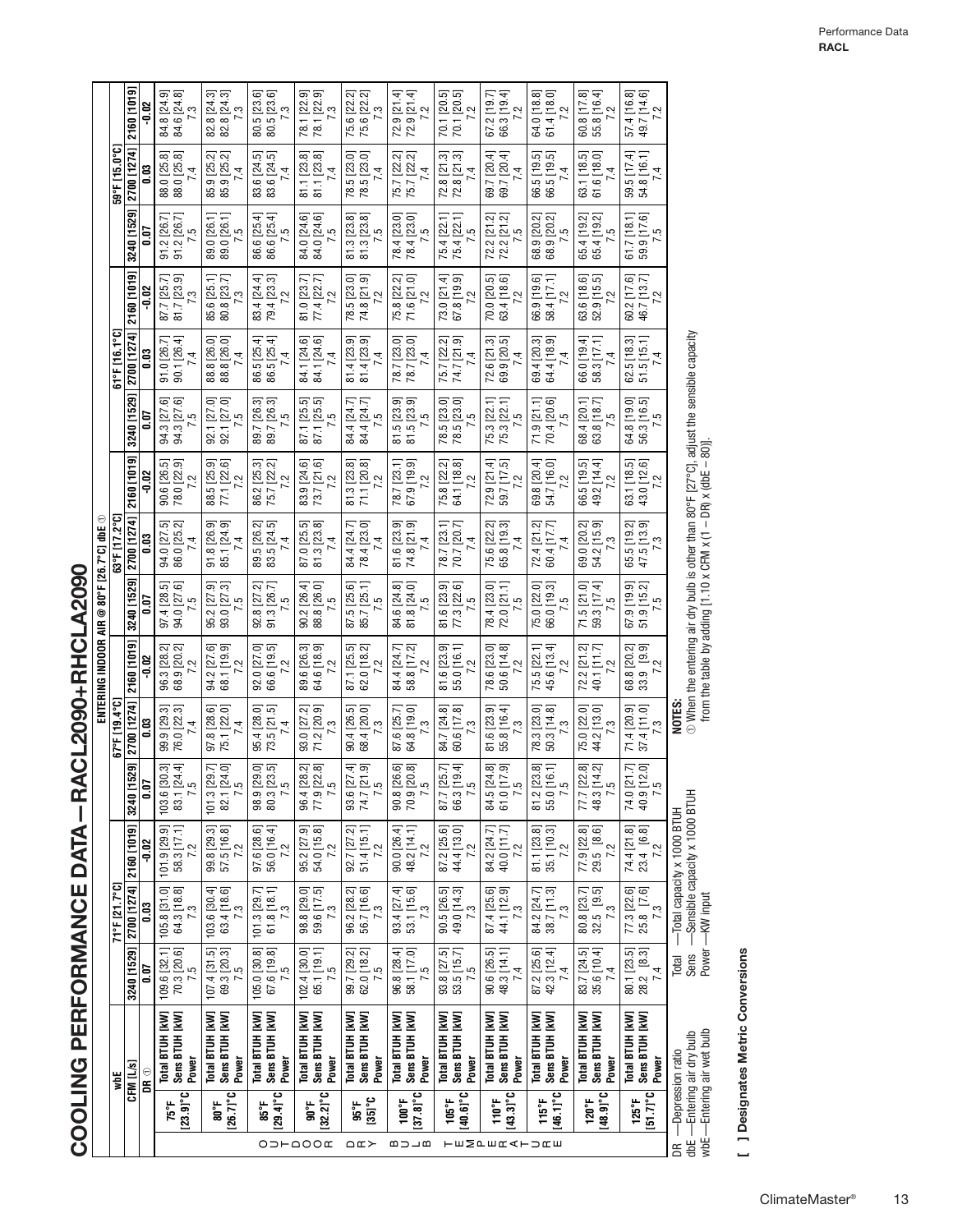| 120.7 [35.4]<br>100.4 [29.4]<br>$[27.2 [37.3]$ 103.3 [30.3]<br>124.1 [36.4]<br>101.9 [29.9]<br>104.6 [30.6]<br>93.2 [27.3]<br>4560 [215<br>130.1 [38.<br>104.5 [30.<br>$98.8$ [29.1]<br>$10.6$<br>$113.1$ [33.<br>97.1 [28.<br>95.2 [27.9<br>99.9 [29.1]<br>91.1 [26.1]<br>135.1 [39<br>106.6 [31]<br>132.7 [38.<br>117.0 [34<br>104.6 [30<br>105.6 [31<br>109.0 [31<br>11.2<br>11.8<br>12.4<br>0.08<br>10,1<br>8.0<br>8.3<br>9.6<br>8.7<br>$\overline{9}$ .<br>71.4 [20.9]<br>123.7 [36.3]<br>70.3 [20.6]<br>$\begin{array}{c} 131.7\ [38.6] \\ 73.3\ [21.5] \end{array}$<br>126.6 [37.1]<br>120.6 [35.3]<br>69.0 [20.2]<br>74.1 [21.7]<br>72.4 [21.2]<br>117.2 [34.4]<br>$67.7$ [19.8]<br>10.3<br>109.8 [32.2]<br>64.8 [19.0]<br>105.7 [31.0]<br>133.9 [39.2]<br>113.6 [33.3]<br>66.3 [19.4]<br>63.1 [18.5]<br>61.4 [18.0]<br>3040 [1435]<br>129.3 [37.9]<br>$101.4$ [29.7]<br>11.4<br>12.0<br>10.8<br>ត្<br>8.9<br>9.3<br>9.8<br>7.7<br>84<br>$\overline{8}$<br>3400 [1605]<br>71°F [21.7°C]<br>119.5 [35.0]<br>129.1 [37.8]<br>103.4 [30.3]<br>78.0 [22.9]<br>134.3 [39.4]<br>77.1 [22.6]<br>71.2 [20.9]<br>115.9 [33.9]<br>$\begin{array}{c} 111.9\,\, [32.8] \\ 68.1\,\, [20.0] \\ 11.5 \end{array}$<br>$107.8$ [31.6]<br>66.4 [19.5]<br>64.6 [18.9]<br>136.5 [40.0]<br>131.8 [38.6]<br>75.1 [22.0]<br>126.2 [37.0]<br>73.9 [21.7]<br>$[23.0 [36.0]$<br>$72.6 [21.3]$<br>69.7 [20.4]<br>76.2 [22.3]<br>10.4<br>10.9<br>9.OZ<br>7.8<br>9.9<br>12.1<br>. မှ<br>ထ<br>8.9<br>9.4<br>$\overline{8}$ .<br>142.6 [41.8]<br>89.4 [26.2]<br>134.0 [39.3]<br>126.9 [37.2]<br>123.0 [36.1]<br>114.5 [33.5]<br>$77.0$ [22.6]<br>12.5<br>4560 [2152]<br>145.0 [42.5]<br>90.4 [26.5]<br>140.0 [41.0]<br>88.3 [25.9]<br>137.1 [40.2]<br>87.1 [25.5]<br>82.6 [24.2]<br>10.7<br>80.8 [23.7]<br>118.9 [34.8]<br>79.0 [23.1]<br>109.8 [32.2]<br>74.9 [21.9]<br>85.7 [25.1]<br>130.6 [38.3]<br>84.2 [24.7]<br>10.2<br>$\frac{3}{11}$<br>11.9<br><b>ខ</b> ្ល<br>$\overline{8.0}$<br>$\frac{8}{3}$<br>8.4<br>2<br>9.7<br>Total BTUH [kW]<br>Total BTUH [kW]<br>Total BTUH [KW]<br>Total BTUH [kW]<br>Sens BTUH [kW]<br>Total BT UH [kW]<br>Sens BTUH [kW]<br>Total BTUH [kW]<br>Sens BTUH [kW]<br>Total BTUH [kW]<br>Sens BTUH [kW]<br>Sens BTUH [kW]<br>Total BTUH [kW]<br>Total BTUH [kW]<br>Sens BTUH [kW]<br>Total BTUH [kW]<br>Sens BTUH [kW]<br>Sens BTUH [kW]<br>Sens BTUH [kW]<br>Sens BTUH [kW]<br>Sens BTUH [kW]<br>Total BTUH [kW]<br>Power<br>Power<br>Power<br>Power<br>Power<br>Power<br>Power<br>Power<br>Power<br>Power<br>CFM [L/s]<br>DR ®<br>yd<br>$(26.7)^{\circ}C$<br>$[48.9]$ °C<br>$[23.9]$ °C<br>$[37.8]$ <sup>c</sup><br>$[43.3]$ °C<br>$[46.1]$ °C<br>[29.4]°C<br>$[32.2]$ °C<br>[40.6]<br>100°F<br>105°F<br><b>120°F</b><br>$[35]$ °C<br>110°F<br>115°F<br>$125^{\circ}$ F<br>75°F<br>9.08<br>90°F<br>រីនិ<br>មិនិ<br>OD⊢QOO <b>⊄</b><br>∩∝≻<br>മാ⊐മ<br>〒EMPERATURE |                                                                                 | ENTERING INDOOR AIR @ 80°F [26.7°C]                                                                                                                                                                                                                                                                                                                                   | dbE $\odot$                                                                     |                                                                                  |                                                                                         |                                                                     |                                                                     |                                                                         |                                                |                                                                             |
|--------------------------------------------------------------------------------------------------------------------------------------------------------------------------------------------------------------------------------------------------------------------------------------------------------------------------------------------------------------------------------------------------------------------------------------------------------------------------------------------------------------------------------------------------------------------------------------------------------------------------------------------------------------------------------------------------------------------------------------------------------------------------------------------------------------------------------------------------------------------------------------------------------------------------------------------------------------------------------------------------------------------------------------------------------------------------------------------------------------------------------------------------------------------------------------------------------------------------------------------------------------------------------------------------------------------------------------------------------------------------------------------------------------------------------------------------------------------------------------------------------------------------------------------------------------------------------------------------------------------------------------------------------------------------------------------------------------------------------------------------------------------------------------------------------------------------------------------------------------------------------------------------------------------------------------------------------------------------------------------------------------------------------------------------------------------------------------------------------------------------------------------------------------------------------------------------------------------------------------------------------------------------------------------------------------------------------------------------------------------------------------------------------------------------------------------------------------------------------------------------------------------------------------------------------------------------------------------------------------------------------------------------------------------------------------------------------------------------------------------------------------------------------------------------------------------------------------------------------------------------------|---------------------------------------------------------------------------------|-----------------------------------------------------------------------------------------------------------------------------------------------------------------------------------------------------------------------------------------------------------------------------------------------------------------------------------------------------------------------|---------------------------------------------------------------------------------|----------------------------------------------------------------------------------|-----------------------------------------------------------------------------------------|---------------------------------------------------------------------|---------------------------------------------------------------------|-------------------------------------------------------------------------|------------------------------------------------|-----------------------------------------------------------------------------|
|                                                                                                                                                                                                                                                                                                                                                                                                                                                                                                                                                                                                                                                                                                                                                                                                                                                                                                                                                                                                                                                                                                                                                                                                                                                                                                                                                                                                                                                                                                                                                                                                                                                                                                                                                                                                                                                                                                                                                                                                                                                                                                                                                                                                                                                                                                                                                                                                                                                                                                                                                                                                                                                                                                                                                                                                                                                                                | 67°F [19.4°C]                                                                   |                                                                                                                                                                                                                                                                                                                                                                       | 63°F [17.2°C]                                                                   |                                                                                  |                                                                                         | 61°F [16.1°C]                                                       |                                                                     |                                                                         | 59°F [15.0°C]                                  |                                                                             |
|                                                                                                                                                                                                                                                                                                                                                                                                                                                                                                                                                                                                                                                                                                                                                                                                                                                                                                                                                                                                                                                                                                                                                                                                                                                                                                                                                                                                                                                                                                                                                                                                                                                                                                                                                                                                                                                                                                                                                                                                                                                                                                                                                                                                                                                                                                                                                                                                                                                                                                                                                                                                                                                                                                                                                                                                                                                                                | 3400 [1605]<br>21                                                               | 4560 [2152]<br>3040 [1435]                                                                                                                                                                                                                                                                                                                                            | 3400 [1605]                                                                     | 3040 [1435]                                                                      | 4560 [2152]                                                                             | 3400 [1605]                                                         | 3040 [1435]                                                         | 4560 [2152]                                                             | 3400 [1605]                                    | 3040 [1435]                                                                 |
|                                                                                                                                                                                                                                                                                                                                                                                                                                                                                                                                                                                                                                                                                                                                                                                                                                                                                                                                                                                                                                                                                                                                                                                                                                                                                                                                                                                                                                                                                                                                                                                                                                                                                                                                                                                                                                                                                                                                                                                                                                                                                                                                                                                                                                                                                                                                                                                                                                                                                                                                                                                                                                                                                                                                                                                                                                                                                | <b>0.02</b>                                                                     | 0.08<br>$\frac{5}{7}$                                                                                                                                                                                                                                                                                                                                                 | 0.02                                                                            | ត្                                                                               | $\frac{8}{10}$                                                                          | ຮຸ<br><b>ت</b>                                                      | ទី                                                                  | 80.0                                                                    | ຮ<br>ö                                         | ត្ត                                                                         |
|                                                                                                                                                                                                                                                                                                                                                                                                                                                                                                                                                                                                                                                                                                                                                                                                                                                                                                                                                                                                                                                                                                                                                                                                                                                                                                                                                                                                                                                                                                                                                                                                                                                                                                                                                                                                                                                                                                                                                                                                                                                                                                                                                                                                                                                                                                                                                                                                                                                                                                                                                                                                                                                                                                                                                                                                                                                                                | $127.2 [37.3]$<br>$92.0 [27.0]$<br>$\overline{77}$<br>ত ম                       | $\begin{array}{ c c c }\n\hline\n124.8 & 36.6 \\ \hline\n117.8 & 34.5\n\end{array}$<br>တ<br>$\overline{ }$<br>124.8 [36.6]<br>87.4 [25.6]<br>124.8 [36.<br>ဖ                                                                                                                                                                                                          | 4.<br>101.6 [29.8]<br>117.5 [34                                                 | 115.3 [33.8]<br>96.6 [28.3]<br>$\tilde{\mathbf{c}}$<br>$\overline{ }$            | 119.6 [35.0]<br>119.6 [35.0]<br>$\infty$                                                | គ ឆ<br>112.6 [33.<br>104.0 [30.5<br>7.6                             | ਦ ਪ<br>110.4 [32.<br>98.9 [29.<br>5<br>J.                           | 114.2 [33.5]<br>114.2 [33.5]<br>œ                                       | 5<br>104.4 [30.6]<br>107.6 [31                 | $99.3$ [29.1]<br>$7.5$<br>$105.5$ [30.                                      |
|                                                                                                                                                                                                                                                                                                                                                                                                                                                                                                                                                                                                                                                                                                                                                                                                                                                                                                                                                                                                                                                                                                                                                                                                                                                                                                                                                                                                                                                                                                                                                                                                                                                                                                                                                                                                                                                                                                                                                                                                                                                                                                                                                                                                                                                                                                                                                                                                                                                                                                                                                                                                                                                                                                                                                                                                                                                                                | 125.0 [36.6]<br>91.1 [26.7]<br>5<br>ಎ ದ                                         | 122.5 [35.9]<br>116.8 [34.2]<br>ς.<br>$\infty$<br>122.6 [35.9]<br>86.6 [25.4]<br>$\circ$<br>$\infty$                                                                                                                                                                                                                                                                  | 115.3 [33.8]<br>100.7 [29.5]<br>100.7 [29.<br>Q<br>$\infty$                     | 113.1 [33.1]<br>95.7 [28.1]<br>ၜ                                                 | 117.2 [34.3]<br>117.2 [34.3]<br>ς.<br>∞                                                 | 110.4 [32.3]<br>103.2 [30.2]<br>8.0                                 | $\frac{108.2}{98.1}\frac{[31.7]}{[28.7]}$<br>98.1 [28.7]            | <u>ಜ ಜ</u><br>22<br>111.9 [32.<br>$\sim$<br>111.9                       | <u>ခဲ မ</u><br>$105.3$ [30.<br>103.6 [30.<br>ၜ | $\begin{bmatrix} 103.3 & 30.3 \\ 98.4 & 28.8 \end{bmatrix}$<br>$103.3$ [30. |
|                                                                                                                                                                                                                                                                                                                                                                                                                                                                                                                                                                                                                                                                                                                                                                                                                                                                                                                                                                                                                                                                                                                                                                                                                                                                                                                                                                                                                                                                                                                                                                                                                                                                                                                                                                                                                                                                                                                                                                                                                                                                                                                                                                                                                                                                                                                                                                                                                                                                                                                                                                                                                                                                                                                                                                                                                                                                                | 122.5 [35.9]<br>$90.2 [26.4]$<br>$8.5$<br>╤<br>ତ                                | $115.6$ [33.9]<br>8.6<br>119.8 [35.1]<br>$120.1$ [35.2]<br>85.7 [25.1]<br>4<br>∞                                                                                                                                                                                                                                                                                      | $112.8$ [33.1]<br>8[29.2]<br>4<br>$\infty$<br>99                                | $110.7$ [32.4]<br>$94.8$ [27.8]                                                  | $\begin{bmatrix} .0 & 0.3 & 0 \\ 0.3 & 0.3 & 0 \\ 0 & 0 & 0 \\ 0 & 0 & 0 \end{bmatrix}$ | $102.2$ $[30.0]$<br>107.9 [31.6]<br>8.4                             | 105.8 [31.0]<br>97.2 [28.5]<br>$97.2$ [28.9]                        | ਠ<br>$109.2$ $[32.0]$<br>109.2 [32.<br>ِ<br>∞                           | $102.8$ [30.1]<br>$102.6$ [30.1]<br>8.3        | $\begin{bmatrix} .3 & 29.6 \\ 97.5 & 28.6 \\ 8.2 & 2 \end{bmatrix}$         |
|                                                                                                                                                                                                                                                                                                                                                                                                                                                                                                                                                                                                                                                                                                                                                                                                                                                                                                                                                                                                                                                                                                                                                                                                                                                                                                                                                                                                                                                                                                                                                                                                                                                                                                                                                                                                                                                                                                                                                                                                                                                                                                                                                                                                                                                                                                                                                                                                                                                                                                                                                                                                                                                                                                                                                                                                                                                                                | 119.8 [35.1]<br>89.1 [26.1]<br>8.9                                              | $\begin{bmatrix} 7 & 0.34 & 0.31 \\ 0.14 & 0.14 & 0.33 \\ 0.5 & 0.7 & 0.7 \\ 0.7 & 0.7 & 0.7 \\ 0.7 & 0.7 & 0.7 \\ 0.8 & 0.7 & 0.7 \\ 0.8 & 0.7 & 0.7 \\ 0.8 & 0.7 & 0.7 \\ 0.9 & 0.7 & 0.7 \\ 0.9 & 0.7 & 0.7 \\ 0.9 & 0.7 & 0.7 \\ 0.9 & 0.7 & 0.7 \\ 0.9 & 0.7 & 0.7 \\ 0.9 & 0.7 & 0.7 \\$<br>$\begin{array}{c} 117.5\ [34.4] \\ 84.7\ [24.8] \\ 8.8 \end{array}$ | $\begin{bmatrix} 110.1 & 32.3 \\ 98.7 & 28.9 \\ 8.8 & \end{bmatrix}$            | $\begin{bmatrix} 108.0 & [31.6] \\ 93.8 & [27.5] \\ 8.7 & \end{bmatrix}$<br>108. | $\begin{array}{c} 111.7\ [32.7] \\ 111.7\ [32.7] \\ 9.0 \end{array}$                    | $\begin{bmatrix} 105.2 & 30.8 \\ 101.1 & 29.6 \end{bmatrix}$<br>8.8 | ਕ ਕ<br>96.1 [28.<br>103.1 [30.<br>∞                                 | $\begin{array}{c} 106.3\ [31.2]\\ 106.3\ [31.2] \end{array}$<br>$\circ$ | 100.1 [29.3]<br>100.1 [29.3]<br>∞              | 98.2 [28.8]<br>96.5 [28.3]<br>∞                                             |
|                                                                                                                                                                                                                                                                                                                                                                                                                                                                                                                                                                                                                                                                                                                                                                                                                                                                                                                                                                                                                                                                                                                                                                                                                                                                                                                                                                                                                                                                                                                                                                                                                                                                                                                                                                                                                                                                                                                                                                                                                                                                                                                                                                                                                                                                                                                                                                                                                                                                                                                                                                                                                                                                                                                                                                                                                                                                                | 116.8 [34.2]<br>87.9 [25.8]<br>က<br>တ                                           | 113.0 [33.1]<br>113.8 [33.<br>ΓÓ.<br>ၜ<br>$\begin{bmatrix} 114.6 & 33.6 \\ 83.6 & 24.5 \\ 9.2 & \end{bmatrix}$                                                                                                                                                                                                                                                        | $\begin{array}{c} 107.2\ [31.4]\\ 97.5\ [28.6]\\ 9.3 \end{array}$<br>107.<br>न  | $\begin{array}{c} 105.1 [30.8] \\ 92.7 [27.2] \end{array}$<br>$\sim$<br>ၜ        | $\begin{array}{c} 108.5\,\,[31.8] \\ 108.5\,\,[31.8] \\ 9.5 \end{array}$                | $102.2$ [30.0]<br>$100.0$ [29.3]<br>$\sim$<br>တ                     | $100.2$ [29.4]<br>95.0 [27.8]<br>တ                                  | ਕ ਕ<br>103.2 [30<br>103.2 [30.<br>ΓÓ.<br>တ                              | ភេ ភ<br>97.2 [28.<br>97.2 [28.<br>$\sim$<br>တ  | 95.3 [27.9]<br>95.3 [27.9]<br>တ                                             |
|                                                                                                                                                                                                                                                                                                                                                                                                                                                                                                                                                                                                                                                                                                                                                                                                                                                                                                                                                                                                                                                                                                                                                                                                                                                                                                                                                                                                                                                                                                                                                                                                                                                                                                                                                                                                                                                                                                                                                                                                                                                                                                                                                                                                                                                                                                                                                                                                                                                                                                                                                                                                                                                                                                                                                                                                                                                                                | <u>ន</u><br>113.6 [33.3]<br>86.6 [25.4]<br>9.8                                  | 110.4 [32.<br>$110.4$ [32.4]<br>.4 [24.1]<br>$111.4$ [32.7]<br>တ                                                                                                                                                                                                                                                                                                      | $\begin{array}{c} 104.0\ [30.5]\\ 96.2\ [28.2]\\ 9.7 \end{array}$<br>$\pm$<br>₹ | $\begin{array}{c} 102.0\ [29.9] \\ 91.5\ [26.8] \\ 9.6 \end{array}$              | 105.2 [30.8]<br>105.2 [30.8]<br>10.0                                                    | 99.0 [29.0]  <br>98.7 [28.9]<br>9.7                                 | 97.1 [28.5]<br>93.8 [27.5]<br>$\circ$<br>တ                          | 99.8 [29.2]<br>99.8 [29.2]<br>10.0                                      | ត ត<br>94.0 [27.<br>94.0 [27.<br>9.7           | 92.2 [27.0]<br>92.2 [27.0]<br>တ                                             |
|                                                                                                                                                                                                                                                                                                                                                                                                                                                                                                                                                                                                                                                                                                                                                                                                                                                                                                                                                                                                                                                                                                                                                                                                                                                                                                                                                                                                                                                                                                                                                                                                                                                                                                                                                                                                                                                                                                                                                                                                                                                                                                                                                                                                                                                                                                                                                                                                                                                                                                                                                                                                                                                                                                                                                                                                                                                                                | $\begin{array}{c} 110.2\,\,[32.3] \\ 85.2\,\,[25.0] \\ 10.3 \end{array}$<br>ਨ ਰ | $106.8$ [31.3]<br>$106.8$ [31.3]<br>$10.6$<br>$108.1$ [31.7]<br>$81.0$ [23.7]<br>$10.2$                                                                                                                                                                                                                                                                               | <u>ئ</u><br>94.8 [27.8]<br>10.3<br>100.5 [29.                                   | $\begin{bmatrix} 98.6 & z & z \\ 90.2 & [26.4] \\ 10.2 & z \end{bmatrix}$        | $101.5 [29.7]$<br>$101.5 [29.7]$<br>$10.5$                                              | $\begin{array}{l} 95.6\ [28.0] \\ 95.6\ [28.0] \\ 10.2 \end{array}$ | $\begin{array}{c} 93.7\ [27.5] \\ 92.5\ [27.1] \\ 10.1 \end{array}$ | ਕ ਕ<br>96.2 [28<br>$96.2$ [28.]<br>$10.5$                               | ត ត<br>90.5 [26.<br>$90.5$ [26.]               | 88.8 [26.0]<br>88.8 [26.0]<br>10,1                                          |
|                                                                                                                                                                                                                                                                                                                                                                                                                                                                                                                                                                                                                                                                                                                                                                                                                                                                                                                                                                                                                                                                                                                                                                                                                                                                                                                                                                                                                                                                                                                                                                                                                                                                                                                                                                                                                                                                                                                                                                                                                                                                                                                                                                                                                                                                                                                                                                                                                                                                                                                                                                                                                                                                                                                                                                                                                                                                                | $106.5$ [31.2]<br>$83.7$ [24.5]<br>10.9<br>ਕ ਵ                                  | 102.9 [30.1]<br>$102.9$ [30.1]<br>H<br>$\frac{104.5}{79.6} \frac{[30.6]}{[23.3]}$<br>$\frac{10.8}{10.8}$                                                                                                                                                                                                                                                              | $\begin{array}{c} 96.9\,\,[28.4]\\ 93.3\,\,[27.4]\\ 10.8 \end{array}$           | $\begin{array}{c} 95.0\ [27.8]\\ 88.7\ [26.0]\\ 10.7 \end{array}$                | 97.6 [28.6]<br>97.6 [28.6]<br>11.1                                                      | <u>ේ ප</u><br>91.9 [26.9<br>91.9 [26.9<br>10.8                      | 90.1 [26.4]<br>90.1 [26.4]<br>10.7                                  | 92.3 [27.0]<br>92.3 [27.0]<br>11.1                                      | ភូត<br>86.9 [25.<br>86.9 [25.1]<br>10.7        | 85.2 [25.0]<br>85.2 [25.0]<br>10.6                                          |
|                                                                                                                                                                                                                                                                                                                                                                                                                                                                                                                                                                                                                                                                                                                                                                                                                                                                                                                                                                                                                                                                                                                                                                                                                                                                                                                                                                                                                                                                                                                                                                                                                                                                                                                                                                                                                                                                                                                                                                                                                                                                                                                                                                                                                                                                                                                                                                                                                                                                                                                                                                                                                                                                                                                                                                                                                                                                                | 102.6 [30.1]<br>82.1 [24.1]<br>11.4<br>ಕ್ ಕ್                                    | $\begin{array}{c} 98.7\,\,[28.9] \\ 98.7\,\,[28.9] \\ 11.7 \end{array}$<br>$\begin{bmatrix} 29.5 \\ 78.1 [22.9] \\ 11.3 \end{bmatrix}$                                                                                                                                                                                                                                | 92.9 [27.2]<br>91.7 [26.9]<br>11.4                                              | 91.2 [26.7]<br>87.2 [25.6]<br>11.3                                               | $\begin{array}{c} 93.5 \ [27.4] \\ 93.5 \ [27.4] \\ 11.7 \end{array}$                   | 88.0 [25.8]<br>88.0 [25.8]<br>11.3                                  | $\begin{bmatrix}   25.3] \\ 86.3 [25.3] \\ 11.2 \end{bmatrix}$      | $\begin{bmatrix} . & 125.8 \\ 88.1 & 25.8 \\ 11.6 \end{bmatrix}$        | 83.0 [24.3]<br>83.0 [24.3]<br>11.3             | 81.4 [23.8]<br>81.4 [23.8]<br>11.2                                          |
|                                                                                                                                                                                                                                                                                                                                                                                                                                                                                                                                                                                                                                                                                                                                                                                                                                                                                                                                                                                                                                                                                                                                                                                                                                                                                                                                                                                                                                                                                                                                                                                                                                                                                                                                                                                                                                                                                                                                                                                                                                                                                                                                                                                                                                                                                                                                                                                                                                                                                                                                                                                                                                                                                                                                                                                                                                                                                | 98.5 [28.9]<br>80.4 [23.6]<br>12.0                                              | 94.3 [27.6]<br>94.3 [27.6]<br>12.3<br>96.6 [28.3]<br>76.5 [22.4]<br>11.9                                                                                                                                                                                                                                                                                              | 88.8 [26.0]<br>88.8 [26.0]<br>12.0                                              | 87.1 [25.5]<br>85.6 [25.1]<br>11.9                                               | 89.0 [26.1]<br>89.0 [26.1]<br>12.3                                                      | <u>ෙ</u> ව<br>83.8 [24.6<br>83.8 [24.6<br>11.9                      | 82.2 [24.1]<br>$82.2 [24.1]$<br>$11.8$                              | ត ត<br>83.7 [24.<br>83.7 [24.]<br>12.3                                  | ╤<br>든<br>78.8 [23.<br>78.8 [23.]<br>11.9      | 77.3 [22.6]<br>77.3 [22.6]<br>11.8                                          |
| 13.1<br>12.6<br>12.8<br>13.1<br>Power<br>$[51.7]$ °C                                                                                                                                                                                                                                                                                                                                                                                                                                                                                                                                                                                                                                                                                                                                                                                                                                                                                                                                                                                                                                                                                                                                                                                                                                                                                                                                                                                                                                                                                                                                                                                                                                                                                                                                                                                                                                                                                                                                                                                                                                                                                                                                                                                                                                                                                                                                                                                                                                                                                                                                                                                                                                                                                                                                                                                                                           | 94.1 [27.6]<br>78.6 [23.0]<br>12.7<br>ಪ ಗ                                       | 89.6 [26.]<br>89.6 [26.]<br>13.0<br>92.3 [27.0]<br>74.7 [21.9]<br>12.6                                                                                                                                                                                                                                                                                                | 84.4 [24.7]<br>84.4 [24.7]<br>12.6<br>نن<br>نع.                                 | .8 [24.3]<br>.8 [24.3]<br>12.5<br>ಜ ಜ                                            | 84.4 [24.7]<br>84.4 [24.7]<br>13.0                                                      | ಪ ಪ<br>79.5 [23.3<br>79.5 [23.3<br>12.6                             | 77.9 [22.8]<br>77.9 [22.8]<br>12.5                                  | ਕ ਕ<br>79.0 [23.1]<br>79.0 [23.1]<br>12.9                               | 74.4 [21.8]<br>74.4 [21.8]<br>12.6             | 73.0 [21.4]<br>73.0 [21.4]<br>12.4                                          |
| Sensible capacity x 1000 BTUH<br>Total capacity x 1000 BTUH<br>Sens<br>Total<br>wbE-Entering air wet bulb<br>dbE - Entering air dry bulb<br>-Depression ratio<br>$\mathbb{E}$                                                                                                                                                                                                                                                                                                                                                                                                                                                                                                                                                                                                                                                                                                                                                                                                                                                                                                                                                                                                                                                                                                                                                                                                                                                                                                                                                                                                                                                                                                                                                                                                                                                                                                                                                                                                                                                                                                                                                                                                                                                                                                                                                                                                                                                                                                                                                                                                                                                                                                                                                                                                                                                                                                  | NOTES:                                                                          | $\odot$ When the entering air dry bulb is other than 80°F [27°C], adjust the sensible capacity from the table by adding [1.10 x CFM x (1 – DR) x (dbE – 80)].                                                                                                                                                                                                         |                                                                                 |                                                                                  |                                                                                         |                                                                     |                                                                     |                                                                         |                                                |                                                                             |

[ ] Designates Metric Conversions **[ ] Designates Metric Conversions**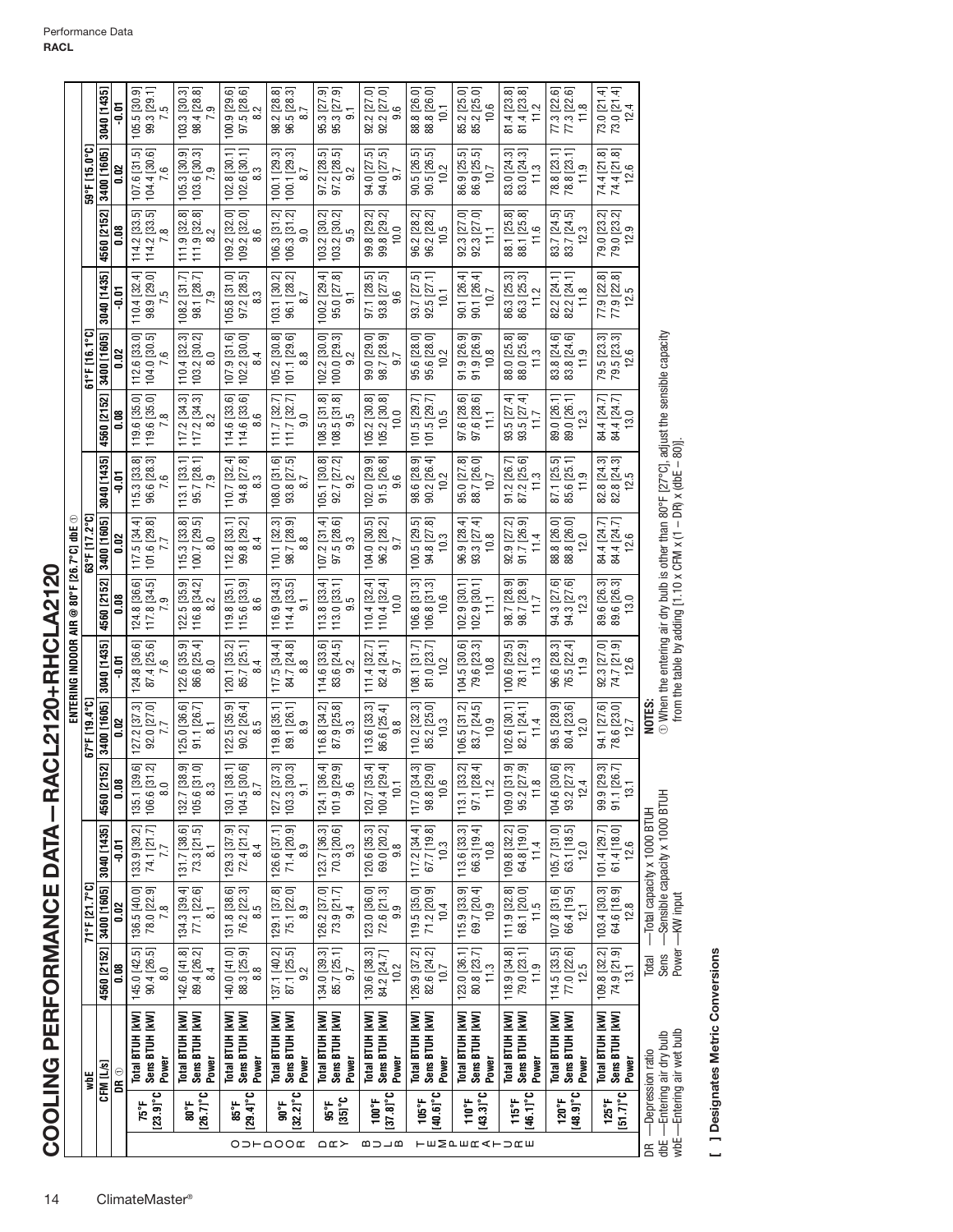COOLING PERFORMANCE DATA - RACL2150+RHCLA2150 **COOLING PERFORMANCE DATA—RACL2150+RHCLA2150**

|                                                               | y                                                                            |                                                                          | 71°F 121.7°C1                                                            |                                       |                                                                                                                    | 67°F [19.4°C]                                                           | ENTERING INDOOR AIR                                                   |                                                                                                                                                                 | 63°F [17.2°C]<br>@ 80°F [26.7°C] dbE ①   |                                             |                                          | 61°F [16.1°C]                                                         |                                                                              |             |                                      | ្រះ<br>59°F [15.                                                                                                    |
|---------------------------------------------------------------|------------------------------------------------------------------------------|--------------------------------------------------------------------------|--------------------------------------------------------------------------|---------------------------------------|--------------------------------------------------------------------------------------------------------------------|-------------------------------------------------------------------------|-----------------------------------------------------------------------|-----------------------------------------------------------------------------------------------------------------------------------------------------------------|------------------------------------------|---------------------------------------------|------------------------------------------|-----------------------------------------------------------------------|------------------------------------------------------------------------------|-------------|--------------------------------------|---------------------------------------------------------------------------------------------------------------------|
|                                                               | CFM [L/s]                                                                    | 6000 [2832]                                                              | 5000 [2360]                                                              | 4000 [1888]                           | 832]<br>6000 [2                                                                                                    | 5000 [2360]                                                             | 4000 [1888]                                                           | 6000 [2832]                                                                                                                                                     | 5000 [2360]                              | 4000 [1888]                                 | 6000 [2832]                              | 5000 [2360]                                                           |                                                                              | 4000 [1888] | 6000 [2832]                          | 5000 [2360]                                                                                                         |
|                                                               | DR ®                                                                         | 0.07                                                                     | 0.02                                                                     | $-0.04$                               | ā,                                                                                                                 | 0.02                                                                    | $-0.04$                                                               | 0.07                                                                                                                                                            | 0.02                                     | $-0.04$                                     | 0.07                                     | 0.02                                                                  | $-0.04$                                                                      |             | 0.O                                  | ຮ                                                                                                                   |
| 75°F                                                          | Sens BTUH [kW]<br>Total BTUH [kW]                                            | $[75.3 [51.4]$<br>$[13.6 [33.3]$                                         | 169.2 [49.6]<br>103.9 [30.4]                                             | 163.0 [47.8]<br>94.2 [27.6]           | 167.1 [49.0]<br>134.3 [39.3]                                                                                       | 122.8 [36.0]<br><u>ត្</u><br>161.2 [47]                                 | 155.3 [45.5]<br>11.3 [32.6]                                           | 164.5 [48.2]<br>149.8 [43.9]                                                                                                                                    | 137.0 [40.1]<br>.7 [46.5]<br>158.        | 124.2 [36.4]<br>.9[44.8]<br>52.             | 156.4 [45.8]<br>166.1 [48.7]             | 143.1 [41.9]<br>160.3 [47.0]                                          | 154.5 [45.3]<br>129.7 [38.0]                                                 |             | 163.0 [47.8]<br>170.2 [49.9]         | 164.3 [48.1]<br>149.0 [43.7]                                                                                        |
| $[23.9]^{\circ}$ C                                            | Power                                                                        | 10.0                                                                     | $9.\overline{8}$                                                         | 9.6                                   | 9.9                                                                                                                | 9.7                                                                     | တ                                                                     | $\infty$<br>တ                                                                                                                                                   | 9.6                                      | 9.4                                         | တ                                        | 9.5                                                                   | 9.4                                                                          |             | 9.6                                  |                                                                                                                     |
| <b>a</b> 08                                                   | Sens BTUH [kW]<br>Total BTUH [KW]<br>Power<br>$[26.7]^{\circ}C$              | 172.5 [50.6]<br>114.2 [33.5]<br>10.5                                     | 166.5 [48.8]<br>$104.5$ [30.6]<br>10.3                                   | 160.4 [47.0]<br>94.7 [27.8]<br>10.1   | 164.2 [48.1]<br>134.9 [39.5]<br>10.3                                                                               | ₹<br>123.4 [36.1]<br>158.5 [46.<br>10.2                                 | 111.8 [32.8]<br>152.7 [44.7]<br>10.0                                  | 161.6 [47.4]<br>150.4 [44.1]<br>10.2                                                                                                                            | 156.0 [45.7]<br>137.6 [40.3]<br>10.0     | 150.3 [44.0]<br>124.7 [36.6]<br>9.9         | 163.3 [47.8]<br>157.1 [46.0]<br>10.2     | 157.5 [46.2]<br>143.7 [42.1]<br>10.0                                  | $\begin{array}{c} 151.8 \ [44.5]\\ 130.3 \ [38.2] \end{array}$<br>151.8 [44. |             | .4 [49.1]<br>163.6 [47.9]<br>167.    | 161.5 [47.3]<br>149.6 [43.8]<br>9.9                                                                                 |
| 85°F<br>O D H Q O Q E                                         | Total BTUH [kW]<br>Sens BTUH [kW]<br>Power<br>$[29.4]$ °C                    | 113.9 [33.4]<br>169.3 [49.6]<br>11.0                                     | 163.4 [47.9]<br>104.2 [30.5]<br>10.8                                     | 157.4 [46.1]<br>94.5 [27.7]<br>10.6   | $\frac{1}{10.8}$<br>$[47.2]$ 161.0 $[47.2]$                                                                        | 155.4 [45.5]<br>123.1 [36.1]<br>10.7                                    | 149.7 [43.9]<br>111.6 [32.7]<br>10.5                                  | 158.4 [46.4]<br>150.1 [44.0]<br>10.7                                                                                                                            | 137.3 [40.2]<br>152.9 [44.8]<br>10.5     | 147.3 [43.2]<br>124.5 [36.5]<br>10.4        | 156.8 [45.9]<br>160.1 [46.9]<br>10.7     | 154.5 [45.3]<br>143.4 [42.0]<br>10.5                                  | 130.0 [38.1]<br>148.8 [43.6]<br>10.3                                         |             | 163.3 [47.8]<br>64.2 [48.1]<br>10.6  | 158.4 [46.4]<br>149.3 [43.8]<br>10.4                                                                                |
| $[32.2]$ °C<br>$90^\circ$                                     | Sens BTUH [kW]<br>Total BTUH [kW]<br>Power                                   | $112.7$ $[33.0]$<br>165.8 [48.6]<br>11.5                                 | $\begin{bmatrix} 159.9 & [46.9] \ 103.0 & [30.2] \ 11.3 & \end{bmatrix}$ | 93.4 [27.4]<br>154.1 [45.2]<br>Ħ      | 39.1<br>46.1]<br>11.4<br>$157.5$ [4<br>133.3 [3]                                                                   | 151.9 [44.5]<br>$121.9$ [35.7]<br>11.2                                  | 146.4 [42.9]<br>110.6 [32.4]<br>11.0                                  | 154.9 [45.4]<br>$\begin{bmatrix} 148.9 & 43.6 \ 11.3 & 1 \end{bmatrix}$                                                                                         | 149.4 [43.8]<br>136.2 [39.9]<br>H        | 144.0 [42.2]<br>123.4 [36.2]<br>10.9        | 156.5 [45.9]<br>155.5 [45.6]<br>11.2     | 151.0 [44.3]<br>$142.3$ $[41.7]$<br>11.0                              | 145.5 [42.6]<br>$129.0 [37.8]$<br>$10.8$                                     |             | 160.6 [47.1]                         | 155.0 [45.4]<br>$148.2$ [43.4]<br>11.0<br>$\begin{bmatrix} 160.6 & 47.1 \\ 11.2 & \end{bmatrix}$                    |
| $351^{\circ}C$<br>95°F<br>$\Omega$                            | Sens BTUH [kW]<br>Total BTUH [kW]<br>Power                                   | 161.8 [47.4]<br>$110.5$ [32.4]<br>12.1                                   | 156.2 [45.8]<br>101.1 [29.6]<br>11.9                                     | 150.5 [44.1]<br>91.6 [26.8]<br>11.7   | 153.6 [45.0]<br>131.2 [38.4]<br>12.0                                                                               | 148.2 [43.4]<br>120.0 [35.2]<br>11.8                                    | 142.8 [41.8]<br>$\begin{bmatrix} 108.8 & 31.9 \ 11.6 & \end{bmatrix}$ | 151.0 [44.2]<br>146.7 [43.0]<br>$\frac{1}{11.9}$                                                                                                                | 145.7 [42.7]<br>$134.2$ [39.3]<br>$11.7$ | 140.4 [41.1]<br>121.6 [35.6]<br>11.5        | $152.6 [44.7]$<br>$11.8$<br>152.6 [44.7] | 147.2 [43.1]<br>$\begin{bmatrix} 140.3 & 41.1 \ 11.6 & \end{bmatrix}$ | 141.9 [41.6]<br>127.2 [37.3]<br>11.4                                         |             | 156.7 [45.9]<br>156.7 [45.9]<br>11.8 | 151.2 [44.3]<br>$146.2$ [42.8]<br>$11.6$                                                                            |
| 3.81.6<br>100°F<br>മ⊃⊐മ                                       | Sens BTUH [kW]<br>Total BTUH [kW]<br>Power                                   | 157.6 [46.2]<br>107.4 [31.5]<br>12.7                                     | $\begin{array}{c} 152.0\ [44.6] \\ 98.2\ [28.8] \\ 12.5 \end{array}$     | 89.1 [26.1]<br>146.5 [42.9]<br>12.3   | $\begin{array}{ c c } \hline & 149.3 & [43.7] \hline \\ & 128.1 & [37.5] \hline \\ & 12.6 & \\ \hline \end{array}$ | 144.0 [42.2]<br>117.1 [34.3]<br>12.4                                    | $106.2$ [31.1]<br>138.8 [40.7]<br>12.2                                | 146.7 [43.0]<br>143.6 [42.1]<br>12.5                                                                                                                            | $[41.6] 41.5]$ $[31.3] 38.5]$<br>12.3    | 136.4 [40.0]<br>119.1 [34.9]<br>12.1        | 148.3 [43.5]<br>148.3 [43.5]<br>12.4     | 143.1 [41.9]<br>137.4 [40.3]<br>12.2                                  | 137.9 [40.4]<br>124.6 [36.5]<br>12.0                                         |             | 152.5 [44.7]<br>152.5 [44.7]<br>12.4 | 143.4 [42.0]<br>147.1 [43.1]<br>12.2                                                                                |
| 105°F                                                         | Total BTUH [kW]<br>Sens BTUH [kW]<br>Power<br>[40.6]                         | $\begin{bmatrix} 152.9 & [44.8] \\ 103.4 & [30.3] \end{bmatrix}$<br>13.4 | 147.6 [43.2]<br>94.5 [27.7]<br>13.2                                      | 85.7 [25.1]<br>142.2 [41.7]<br>12.9   | 144.7 [42.4]<br>124.0 [36.3]<br>13.3                                                                               | 139.6 [40.9]<br>113.4 [33.2]<br>13.1                                    | 134.5 [39.4]<br>$102.8$ $[30.1]$<br>12.8                              | 142.1 [41.6]<br>139.6 [40.9]<br>13.2                                                                                                                            | 137.1 [40.2]<br>$127.6$ [37.4]<br>12.9   | 115.7 [33.9]<br>132.1 [38.7]<br>127         | 143.7 [42.1]<br>143.7 [42.1]             | 138.7 [40.6]<br>  133.7 [39.2]<br>12.9                                | 133.6 [39.2]<br>121.3 [35.5]<br>12.7                                         |             | 147.8 [43.3]<br>147.8 [43.3]<br>13.1 | 142.6 [41.8]<br>139.7 [40.9]<br>12.8                                                                                |
| 110°F                                                         | Total BTUH [kW]<br>Sens BTUH [kW]<br>Power<br>$[43.3]^{\circ}C$              | 148.0 [43.4]<br>98.4 [28.8]<br>14,1                                      | 142.8 [41.8]<br>90.0 [26.4]<br>13.9                                      | 81.6 [23.9]<br>137.6 [40.3]<br>13.6   | (40.9)<br>(40.9)<br>( <u>4</u> 0.9)<br>$139.7$ $\frac{1}{2}$<br>$\frac{14}{1}$<br>119.1                            | 134.8 [39.5]<br>108.9 [31.9]<br>13.8                                    | 98.7 [28.9]<br>13.5<br>129.9 [38.1]                                   | 137.1 [40.2]<br>134.6 [39.4]<br>13.9                                                                                                                            | 123.1 [36.1]<br>132.3 [38.8]<br>13.6     | 111.6 [32.7]<br>.5 [37.4]<br>13.4<br>127    | $138.7$ $[40.6]$<br>138.7 [40.6]         | 129.2 [37.9]<br>133.8 [39.2]<br>13.6                                  | 117.1 [34.3]<br>129.0 [37.8]<br>13.3                                         |             | 142.8 [41.9]<br>142.8 [41.9]<br>13.8 | 135.2 [39.6]<br>137.8 [40.4]<br>13.5                                                                                |
| $[46.1]$ °C<br>$115^{\circ}$ F<br>$\overline{\Gamma}_{\rm C}$ | Total BTUH [kW]<br>Sens BTUH [kW]<br>Power                                   | 142.6 [41.8]<br>$92.5$ [27.1]<br>14.9                                    | 137.6 [40.3]<br>84.6 [24.8]<br>14.6                                      | 76.7 [22.5]<br>132.6 [38.9]<br>14.3   | $39.4$ ]<br>$33.2$ ]<br>$\frac{4}{1}$<br>$134.3$ [                                                                 | 129.6 [38.0]<br>$\begin{bmatrix} 103.5 & 30.3 \ 14.5 & 1 \end{bmatrix}$ | 124.9 [36.6]<br>$93.8$ [27.5]<br>14.2                                 | 131.7 [38.6]<br>$128.7$ $\begin{bmatrix} 37.7 \\ 4.6 \end{bmatrix}$                                                                                             | $117.7$ $[34.5]$<br>127.1 [37.3]<br>14.4 | $122.5$ [35.9]<br>$106.7$ $[31.3]$<br>14.1  | $133.4 [39.1]$<br>$14.6$<br>133.4 [39.1] | 128.7 [37.7]<br>$123.8$ [36.3]<br>$14.3$                              | 124.0 [36.3]<br>112.2 [32.9]<br>14.1                                         |             | 137.5 [40.3]                         | $129.8$ [38.0]<br>$14.3$<br>132.7 [38.9]<br>$\begin{array}{ c c }\n 137.5 & [40.3] \\  \hline\n 14.5 & \end{array}$ |
| 120°F                                                         | Sens BTUH [kW]<br>Total BTUH [kW]<br>Power<br>$[48.9]$ °C                    | 136.9 [40.1]<br>85.7 [25.1]<br>15.7                                      | 78.3 [23.0]<br>132.1 [38.7]<br>15.4                                      | 71.0 [20.8]<br>127.3 [37.3]<br>15.1   | 3.6 [37.7]<br>5.3 [31.2]<br>15.5<br>$128.6$ [<br>106.3                                                             | 124.1 [36.4]<br>$97.3 [28.5]$<br>$15.3$                                 | 119.6 [35.0]<br>88.2 [25.8]<br>15.0                                   | 126.0 [36.9]<br>121.9 [35.7]<br>15.4                                                                                                                            | 121.6 [35.6]<br>$111.5$ $[32.7]$<br>15.2 | 2[34.3]<br>$101.1$ [29.6]<br>$14.9$<br>117. | $127.7 [37.4]$<br>$15.4$<br>127.7 [37.4] | 123.2 [36.1]<br>117.6 [34.4]<br>15.1                                  | 118.7 [34.8]<br>$\begin{bmatrix} 106.6 & 31.2 \\ 14.8 & 1 \end{bmatrix}$     |             | 131.8 [38.6]<br>131.8 [38.6]<br>15.3 | 127.2 [37.3]<br>$123.5 [36.2]$<br>$15.0$                                                                            |
| 3.11.71<br>$125^{\circ}$ F                                    | Total BTUH [KW]<br>Sens BTUH [kW]<br>Power                                   | $77.9$ [22.8]<br>16.5<br>130.9 [38.3]                                    | 126.3 [37.0]<br>71.2 [20.9]<br>16.2                                      | $121.7$ [35.7]<br>64.6 [18.9]<br>15.9 | 122.6 [35.9]<br>98.6 [28.9]<br>16.4                                                                                | 90.2 [26.4]<br>118.3 [34.7]<br>16.1                                     | $81.7$ [24.0]<br>15.8<br>114.0 [33.4]                                 | 120.0 [35.2]<br>$114.1$ [33.4]<br>$16.2$                                                                                                                        | 115.8 [33.9]<br>104.4 [30.6]<br>16.0     | 94.6 [27.7]<br>15.7<br>111.6 [32.7]         | 121.6 [35.6]<br>$120.8$ [35.4]<br>$16.2$ | $110.5$ [32.4]<br>$15.9$<br>117.3 [34.4]                              | $\begin{bmatrix} 100.1 [29.3] 15.6 \end{bmatrix}$<br>$113.1$ [33.1]          |             | 125.7 [36.8]<br>16.1                 | $\begin{array}{c} 116.4 [34.1] \\ 15.9 \end{array}$<br>121.3 [35.6]<br>125.7 [36.8]                                 |
| g                                                             | dbE —Entering air dry bulb<br>wbE—Entering air wet bulb<br>-Depression ratio | Sens<br>Total                                                            | $-$ Total capacity x 1000 BTUH<br>Power-KW input                         | -Sensible capacity x 1000 BTUH        |                                                                                                                    | NOTES:                                                                  |                                                                       | $\odot$ When the entering air dry bulb is other than 80°F [27°C], adjust the sensible capacity<br>from the table by adding [1.10 x CFM x (1 - DR) x (dbE - 80)] |                                          |                                             |                                          |                                                                       |                                                                              |             |                                      |                                                                                                                     |

[ ] Designates Metric Conversions **[ ] Designates Metric Conversions**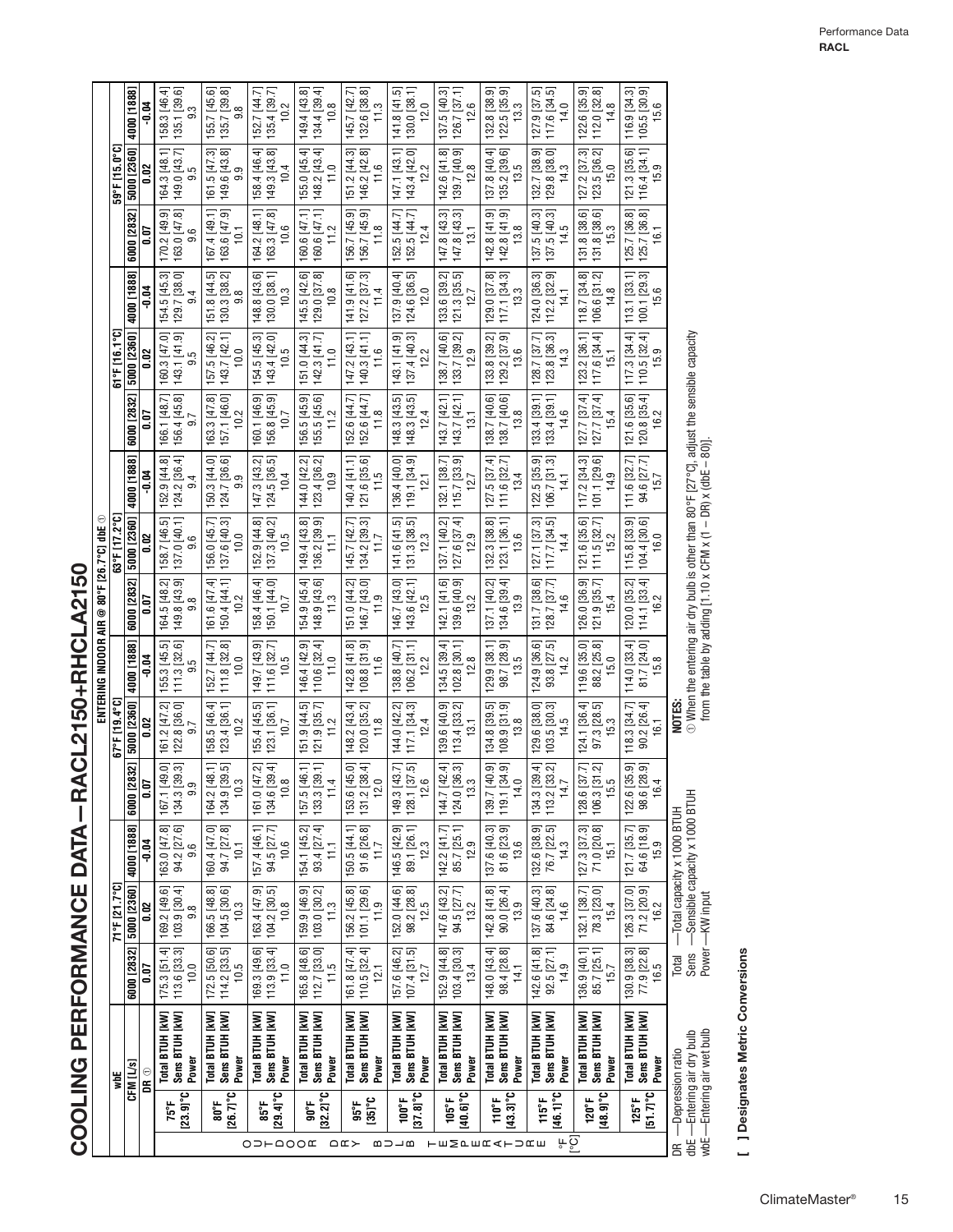|                                                |                                                                               |                                       |                                       |                                                              |                                                                      |                                                                         |                                                                                                | ENTERING INDOOR AIR @ 80°F [26.7°C] dbe $\circledcirc$ |                                       |                                                                         |                                                                         |                                                     |                                           |                                       |                                                                           |
|------------------------------------------------|-------------------------------------------------------------------------------|---------------------------------------|---------------------------------------|--------------------------------------------------------------|----------------------------------------------------------------------|-------------------------------------------------------------------------|------------------------------------------------------------------------------------------------|--------------------------------------------------------|---------------------------------------|-------------------------------------------------------------------------|-------------------------------------------------------------------------|-----------------------------------------------------|-------------------------------------------|---------------------------------------|---------------------------------------------------------------------------|
|                                                | yqk                                                                           |                                       | 71°F [21.7°C]                         |                                                              |                                                                      | 67°F [19.4°C]                                                           |                                                                                                |                                                        | 63°F [17.2°C]                         |                                                                         |                                                                         | 61°F [16.1°C]                                       |                                           |                                       | 59°F [15.0°C]                                                             |
|                                                | CFM [L/s]                                                                     | 8640 [4078]                           | 7200 [3398]                           | 5760 [2718]                                                  | $\overline{5}$<br>8640 [407                                          | 7200 [3398]                                                             | 5760 [2718]                                                                                    | 8640 [4078]                                            | 7200 [3398]                           | 5760 [2718]                                                             | 8640 [4078]                                                             | 7200 [3398]                                         | 5760 [2718]                               | 8640 [4078]                           | 7200 [3398]                                                               |
|                                                | dr o                                                                          | Ξ                                     | 80.0                                  | 0.04                                                         | $\overline{5}$                                                       | 80.0                                                                    | 0.04                                                                                           | $\overline{5}$                                         | 0.08                                  | 0.04                                                                    | E                                                                       | $\frac{8}{10}$                                      | 0.04                                      |                                       | 0.08                                                                      |
| $23.9$ $^{\circ}$ C<br>75°F                    | Total BTUH [KW]<br>Sens BTUH [kW]<br>Power                                    | 195.9 [57.4]<br>329.1 [96.4]<br>238.6 | 317.5 [93.0]<br>179.2 [52.5]<br>234.5 | 162.5 [47.6]<br>306.0 [89.7]<br>230.4                        | $\overline{3}$<br>227.9 [66.<br>308.1 [90<br>238.3                   | 297.3 [87.1]<br>208.5 [61.1]<br>234.1                                   | 286.5 [84.0]<br>189.0 [55.4]<br>230.0                                                          | 289.6 [84.9]<br>253.3 [74.2]<br>237.9                  | 279.4 [81.9]<br>231.6 [67.9]<br>233.8 | 269.3 [78.9]<br>210.0 [61.5]<br>229.7                                   | ତ<br>262.3 [76.9]<br>281.7 [82.<br>237.7                                | 271.8 [79.7]<br>239.9 [70.3]<br>233.6               | 262.0 [76.8]<br>217.5 [63.7]<br>229.5     | 275.1 [80.6]<br>268.2 [78.6]<br>237.6 | ဆ္ပ<br>245.3 [71.9]<br>265.5 [77<br>233.4                                 |
| $[26.7]^{\circ}C$<br>80°F                      | Sens BTUH [kW]<br>Total BTUH [KW]<br>Power                                    | 187.0 [54.8]<br>314.8 [92.3]<br>239.3 | 171.0 [50.1]<br>303.8 [89.0]<br>235.2 | 292.7 [85.8]<br>155.1 [45.4]<br>231.0                        | $\begin{bmatrix} 293.9 & 86.1 \ 219.0 & 64.2 \end{bmatrix}$<br>239.0 | 200.3 [58.7]<br>283.6 [83.1]<br>234.8                                   | 181.6 [53.2]<br>273.3 [80.1<br>230.7                                                           | 275.4 [80.7]<br>244.3 [71.6]<br>238.6                  | 265.7 [77.9]<br>223.5 [65.5]<br>234.5 | 256.0 [75.0]<br>202.6 [59.4]<br>230.3                                   | 267.5 [78.4]<br>253.4 [74.3]                                            | 258.1 [75.6]<br>231.8 [67.9]<br>234.3               | 248.7 [72.9]<br>210.1 [61.6]<br>230.2     | 260.9 [76.4]<br>259.2 [76.0]<br>238.3 | 8Ò<br>$\overline{5}$<br>251.7 [73.<br>237.1 [69.                          |
| $29.4$ <sup>°</sup> C<br>85°F<br>O D H Q O O E | Sens BTUH [kW]<br>Total BTUH [kW]<br>Power                                    | 301.7 [88.4]<br>178.9 [52.4]<br>240.1 | 291.1 [85.3]<br>163.6 [47.9]<br>236.0 | 280.5 [82.2]<br>148.3 [43.5]<br>231.8                        | $\overline{\infty}$<br>ಸ<br>280.7   82.<br>210.9 [61<br>239.8        | 192.9 [56.5]<br>270.9 [79.4]<br>235.6                                   | 174.9 [51.3]<br>261.0 [76.5]<br>231.5                                                          | 262.2 [76.8]<br>236.2 [69.2]<br>239.4                  | 216.1 [63.3]<br>253.0 [74.1]<br>235.3 | 243.8 [71.4]<br>195.9 [57.4]<br>231.1                                   | 254.3 [74.5]<br>245.3 [71.9]<br>239.2                                   | 245.4 [71.9]<br>224.3 [65.7]<br>235.1               | 236.5 [69.3]<br>203.4 [59.6]<br>230.9     | 247.7 [72.6]<br>247.7 [72.6]<br>239.1 | 239.0 [70.0]<br>229.7 [67.3]<br>234.9                                     |
| $[32.2]^\circ \text{C}$<br>$\frac{1}{2}$ 00°   | Sens BTUH [kW]<br>Total BTUH [kW]<br>Power                                    | 171.6 [50.3]<br>289.5 [84.8]<br>241.0 | 279.4 [81.9]<br>156.9 [46.0]<br>236.9 | 269.2 [78.9]<br>$142.3$ [41.7]<br>232.7                      | ヒヒ<br>268.6 [78.<br>203.6 [59.<br>240.7                              | 186.2 [54.6]<br>259.2 [75.9]<br>236.5                                   | 249.8 [73.2]<br>168.9 [49.5]<br>232.3                                                          | 250.1 [73.3]<br>228.9 [67.1]<br>240.3                  | 241.3 [70.7]<br>209.4 [61.4]<br>236.2 | 232.5 [68.1]<br>189.8 [55.6]<br>232.0                                   | 242.2 [71.0]<br>238.0 [69.7]<br>240.1                                   | <u>ró.</u><br>217.7 [63.8]<br>233.7 [68.<br>236.0   | 225.2 [66.0]<br>197.4 [57.8]<br>231.8     | 235.6 [69.0]<br>235.6 [69.0]<br>240.0 | 227.3 [66.6]<br>223.0 [65.4]<br>235.8                                     |
| $[35]$ °C<br>95°F<br>$\cap$ $\square$          | Total BTUH [kW]<br>Sens BTUH [kW]<br>Power                                    | 278.5 [81.6]<br>165.1 [48.4]<br>242.1 | 268.7 [78.7]<br>151.0 [44.3]<br>237.9 | 259.0 [75.9]<br>136.9 [40.1]<br>233.7                        | <u>ភ ឆ</u><br>257.6 [75.<br>197.1 [57<br>241.7                       | 248.5 [72.8]<br>180.3 [52.8]<br>237.5                                   | 163.5 [47.9]<br>239.5 [70.2]<br>233.3                                                          | 222.5 [65.2]<br>239.0 [70.0]<br>241.3                  | 203.5 [59.6]<br>230.6 [67.6]<br>237.2 | 222.3 [65.1]<br>184.5 [54.1]<br>233.0                                   | 231.2 [67.7]<br>231.2 [67.7]<br>241.2                                   | 223.0 [65.4]<br>211.7 [62.1]<br>237.0               | $192.0$ [56.3]<br>$232.8$<br>214.9 [63.0] | 224.5 [65.8]<br>224.5 [65.8]<br>241.0 | 216.7 [63.5]<br>216.7 [63.5]<br>236.8                                     |
| $[37.8]$ °C<br>100°F<br>മാ⊐മ                   | Sens BTUH [kW]<br>Total BTUH [KW]<br>Power                                    | 159.5 [46.7]<br>268.5 [78.7]<br>243.2 | 259.1 [75.9]<br>145.8 [42.7]<br>239.0 | 249.7 [73.2]<br>132.2 [38.7]<br>234.7                        | 247.6 [72.5]<br>191.5 [56.1]<br>242.8                                | 238.9 [70.0]<br>175.1 [51.3]<br>238.6                                   | 230.2 [67.5]<br>158.8 [46.5]<br>234.4                                                          | 229.0 [67.1]<br>216.8 [63.5]<br>242.5                  | 221.0 [64.8]<br>198.3 [58.1]<br>238.3 | 213.0 [62.4]<br>179.8 [52.7]<br>234.1                                   | 221.2 [64.8]<br>221.2 [64.8]<br>242.3                                   | 213.4 [62.5]<br>206.6 [60.5]<br>238.1               | 205.6 [60.3]<br>187.3 [54.9]<br>233.9     | 214.5 [62.9]<br>214.5 [62.9]<br>242.1 | 207.0 [60.7]<br>207.0 [60.7]<br>237.9                                     |
| [40.6]<br>105°F<br><b>⊢</b> ш∑аш⊄<⊢⊃⊄ш         | Sens BTUH [kW]<br>Total BTUH [kW]<br>Power                                    | 259.6 [76.1]<br>154.6 [45.3]<br>244.4 | 250.5 [73.4]<br>141.4 [41.4]<br>240.2 | 128.2 [37.6]<br>241.4 [70.7]<br>235.9                        | <u>ei vi</u><br>238.6 [69.<br>186.6 [54<br>244.1                     | $170.7$ [50.0]<br>239.8<br>230.3 [67.5]                                 | 221.9 [65.0]<br>154.8 [45.4]<br>235.6                                                          | 220.1 [64.5]<br>212.0 [62.1]<br>243.7                  | 193.9 [56.8]<br>212.4 [62.2]<br>239.5 | 204.7 [60.0]<br>$175.8$ [51.5]<br>235.2                                 | 212.2 [62.2]<br>212.2 [62.2]<br>243.5                                   | 204.8 [60.0]<br>$202.1$ [59.2]<br>$239.3$           | 197.4 [57.8]<br>183.3 [53.7]<br>235.1     | 205.6 [60.3]<br>205.6 [60.3]<br>243.3 | 198.4 [58.1]<br>198.4 [58.1]<br>239.1                                     |
| $[43.3]$ °C<br>110°F                           | Sens BTUH [kW]<br>Total BTUH [kW]<br>Power                                    | 251.7 [73.8]<br>150.6 [44.1]<br>245.8 | 242.9 [71.2]<br>137.7 [40.4]<br>241.5 | 124.9 [36.6]<br>234.1 [68.6]<br>237.2                        | <b>i</b> ioj<br>182.6 [53.<br>230.8 [67<br>245.4                     | 167.0 [48.9]<br>222.7 [65.3]<br>241.1                                   | 214.6 [62.9]<br>151.4 [44.4]<br>236.9                                                          | 207.9 [60.9]<br>212.3 [62.2]<br>245.0                  | 204.8 [60.0]<br>190.2 [55.7]<br>240.8 | $\begin{bmatrix} 172.4 & 50.5 \\ 236.5 & \end{bmatrix}$<br>197.4 [57.8] | 204.4 [59.9]<br>204.4 [59.9]<br>244.9                                   | 197.2 [57.8]<br>197.2 [57.8]<br>240.6               | 179.9 [52.7]<br>190.0 [55.7]<br>236.4     | 197.8 [58.0]<br>197.8 [58.0]<br>244.7 | 190.8 [55.9]<br>90.8 [55.9]<br>240.4                                      |
| $[46.1]$ °C<br>115°F<br>့္                     | Sens BTUH [kW]<br>Total BTUH [kW]<br>Power                                    | 147.4 [43.2]<br>244.9 [71.8]<br>247.2 | 236.3 [69.3]<br>134.8 [39.5]<br>242.9 | $122.2$ [35.8]<br>227.7 [66.7]<br>238.6                      | <u>ଟେ</u><br>224.0 [65.<br>179.4 [52.<br>246.8                       | 164.1 [48.1]<br>216.1 [63.3]<br>242.6                                   | 148.8 [43.6]<br>208.3 [61.0]<br>238.3                                                          | 205.5 [60.2]<br>204.7 [60.0]<br>246.5                  | 187.2 [54.9]<br>198.3 [58.1]<br>242.2 | 191.0 [56.0]<br>169.8 [49.7]<br>237.9                                   | 197.6 [57.9]<br>197.6 [57.9]<br>246.3                                   | 190.7 [55.9]<br>190.7 [55.9]<br>190.7 [55.<br>242.0 | 183.7 [53.8]<br>177.3 [51.9]<br>237.8     | 191.0 [56.0]<br>191.0 [56.0]<br>246.1 | 184.3 [54.0]<br>184.3 [54.0]<br>241.9                                     |
| $48.9$ <sup>°</sup> C<br>$120^{\circ}$ F       | Sens BTUH [kW]<br>Total BTUH [kW]<br>Power                                    | 145.0 [42.5]<br>239.2 [70.1]<br>248.8 | 132.6 [38.9]<br>230.8 [67.6]<br>244.4 | 222.4 [65.2]<br>120.2 [35.2]<br>240.1                        | តូតូ<br>218.2 [64<br>177.0 [51<br>248.4                              | 161.9 [47.4]<br>210.6 [61.7]<br>244.1                                   | 146.8 [43.0]<br>202.9 [59.5]<br>239.8                                                          | 199.7 [58.5]<br>199.7 [58.5]<br>248.0                  | 185.0 [54.2]<br>243.7<br>192.7 [56.5] | 185.7 [54.4]<br>167.8 [49.2]<br>239.4                                   | $\begin{bmatrix} 191.8 & 56.2 \\ 247.9 & \end{bmatrix}$<br>191.8 [56.2] | 185.1 [54.2]<br>ਕ<br>185.1 [54.2]<br>243.6          | $175.3$ [51.4]<br>178.4 [52.3]<br>239.3   | 185.2 [54.3]                          | ₹<br>E,<br> 78.7   52<br>178.7 [52.<br>243.4<br>$185.2$ [54.3]<br>$247.7$ |
| $51.71^{\circ}C$<br>$125^{\circ}$ F            | Sens BTUH [kW]<br>Total BTUH [kW]<br>Power                                    | 143.4 [42.0]<br>234.5 [68.7]<br>250.4 | 226.3 [66.3]<br>131.1 [38.4]<br>246.1 | 218.1 [63.9]<br>118.9 [34.8]<br>241.7                        | G.<br>$\pm$<br>213.6 [62.<br>175.4 [51<br>250.1                      | 160.4 [47.0]<br>206.1 [60.4]<br>245.7                                   | 145.5 [42.6]<br>198.6 [58.2]<br>241.4                                                          | 195.1 [57.2]<br>195.1 [57.2]<br>249.7                  | 183.6 [53.8]<br>188.2 [55.2]<br>245.4 | 181.4 [53.1]<br>166.5 [48.8]<br>241.0                                   | 187.2 [54.9]<br>187.2 [54.9]<br>249.5                                   | 180.6 [52.9]<br>த<br>180.6 [52.9]                   | 174.0 [51.0]<br>174.0 [51.0]<br>240.9     | 180.6 [52.9]<br>249.4                 | $174.2$ [51.1]<br>$174.2$ [51.1]<br>245.0<br>180.6 [52.9]                 |
| g                                              | wbE-Entering air wet bulb<br>dbE - Entering air dry bulb<br>-Depression ratio | Sens<br>Total                         | Power -KW input                       | -Sensible capacity x 1000 BTUH<br>Total capacity x 1000 BTUH |                                                                      | from the table by adding [1.10 x CFM x (1 - DR) x (dbE - 80)]<br>NOTES: | $\odot$ When the entering air dry bulb is other than 80°F [27°C], adjust the sensible capacity |                                                        |                                       |                                                                         |                                                                         |                                                     |                                           |                                       |                                                                           |

[ ] Designates Metric Conversions **[ ] Designates Metric Conversions**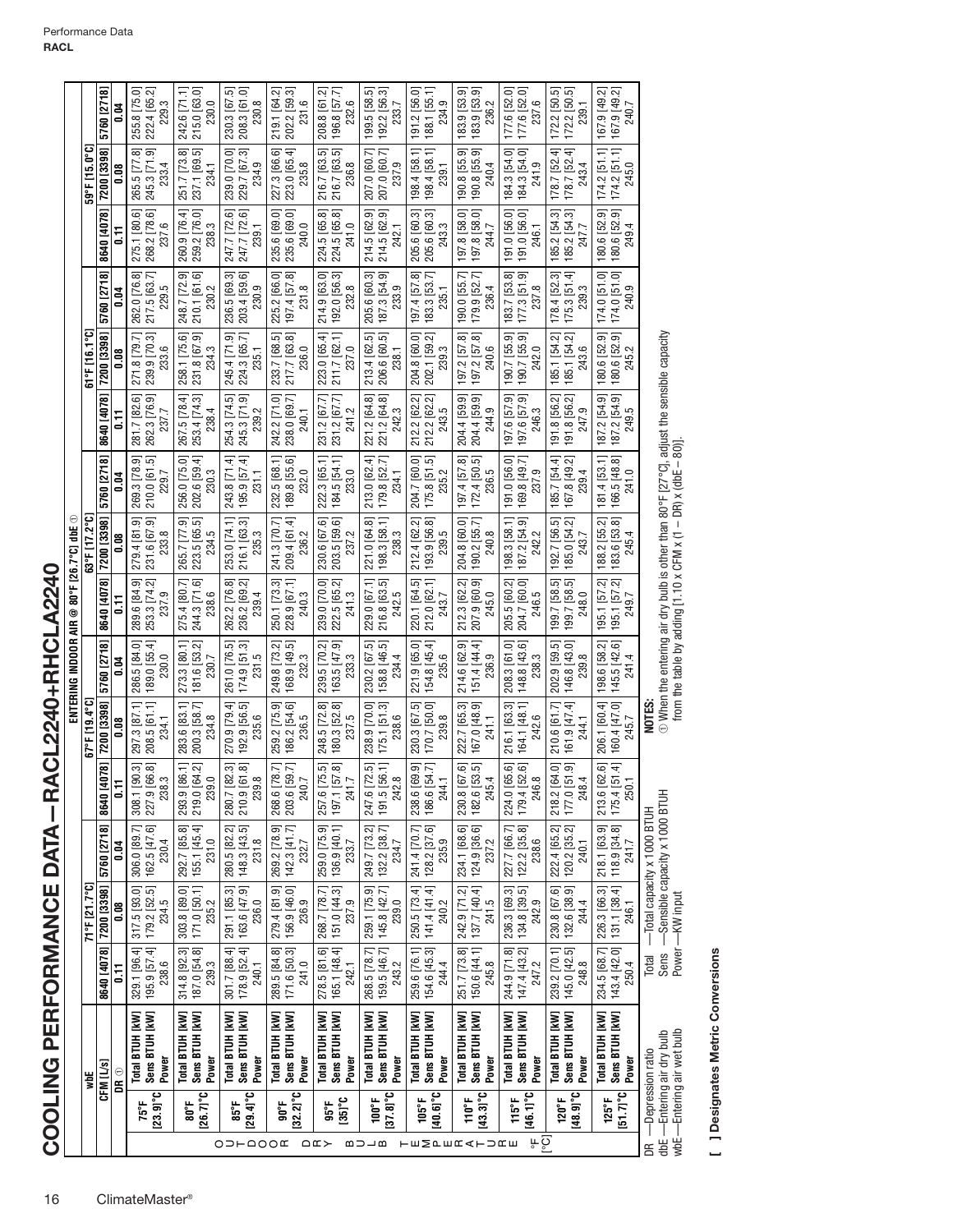### **GENERAL INSTALLATION**

The Remote Condensing unit must be installed outdoors. It should be located as near as possible to the indoor section to keep connecting refrigerant tubing lengths to a minimum. The unit must be installed to allow a free air flow to the outdoor coils.

If several units are installed adjacent to each other, care must be taken to avoid recirculation of air from one remote condenser to another. In all installations, adequate space must be provided for installation and servicing.

The outdoor unit must not be connected to any duct work. Do not locate unit under a roof drip; if necessary, install gutters, etc., to prevent water run-off from hitting the unit. To prevent air recirculation, it is recommended that the unit not be installed under an overhang, but if necessary **allow a minimum of 60 inches [1524 mm] above the unit for air discharge.**

**[ ] Designates Metric Conversions**

### **SLAB INSTALLATION**

Remote Condensing units should be set on a solid level foundation. When installed at ground level, the unit should be placed on a 6 inch [152.4 mm] cement slab. If the pad is formed at the installation site, do not pour the pad tight against the structure, otherwise vibration will be transmitted from the unit through the pad.

### **ROOFTOP INSTALLATION**

If rooftop installation is required, make certain that the building construction is adequate for the weight of the unit. (Refer to physical data chart.) Before placing the unit on the roof, make certain that the nylon rigging slings are of sufficient length to maintain equilibrium of the unit when lifting. Under no circumstances should the unit be lifted by only one corner for rooftop installation.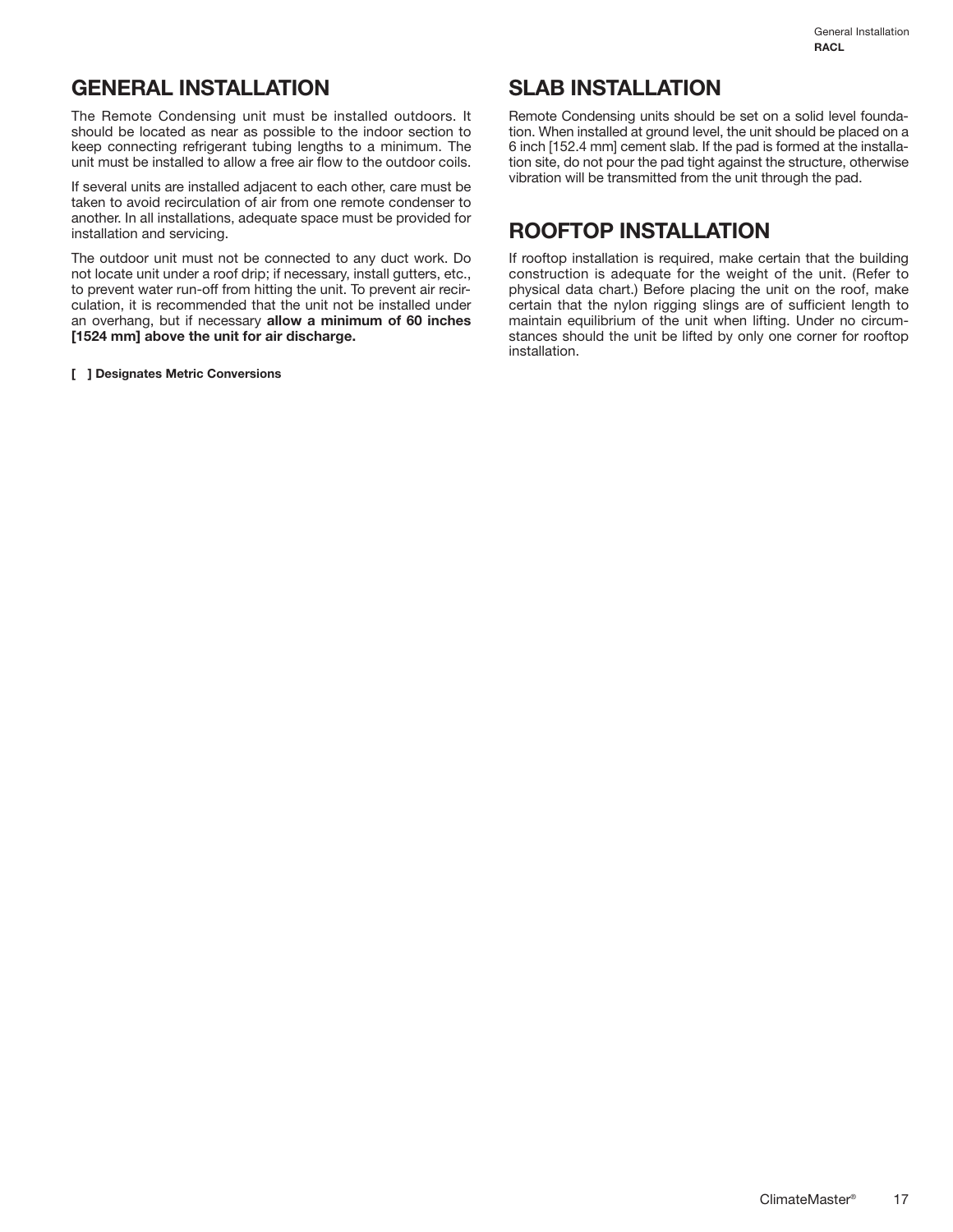# **TYPICAL REFRIGERANT PIPING RECOMMENDATIONS**

### **General Notes:**

- 1. Vertical risers not to exceed 60 feet [18.29 m].
- 2. Locate the remote condensing unit and indoor air handler as close together as possible to minimize piping runs.
- 3. Remote condensing units are shipped with a nitrogen holding charge. Evacuate remote condensing unit before charging with refrigerant.
- 4. Runs between remote condensing and indoor air handler are not to exceed 90' [27.43 m] linear length.

| EQUIVALENT LENGTH (FT.) [m] OF STRAIGHT TYPE "L" TUBING<br>FOR NON-FERROUS VALVES AND FITTINGS (BRAZED) |                              |                                      |                                     |                                          |  |
|---------------------------------------------------------------------------------------------------------|------------------------------|--------------------------------------|-------------------------------------|------------------------------------------|--|
| <b>TUBE SIZE</b><br>INCHES [mm]<br>O.D.                                                                 | <b>ANGLE</b><br><b>VALVE</b> | <b>SHORT</b><br><b>RADIUS</b><br>ELL | <b>LONG</b><br><b>RADIUS</b><br>ELL | <b>TEE</b><br><b>LINE</b><br><b>FLOW</b> |  |
| $1/2$ [12.7]                                                                                            | [7.32]<br>24                 | 4.7 [1.43]                           | 3.2 [0.98]                          | $1.7$ [0.52]                             |  |
| $5/8$ [15.88]                                                                                           | [7.62]<br>25                 | $5.7$ [1.74]                         | $3.9$ [1.19]                        | $2.3$ [0.70]                             |  |
| $3/4$ [19.05]                                                                                           | [7.62]<br>25                 | $6.5$ [1.98]                         | 4.5 [1.37]                          | $2.9$ [0.88]                             |  |
| 7/8 [22.23]                                                                                             | [8.53]<br>28                 | 7.8 [2.38]                           | $5.3$ [1.62]                        | $3.7$ [1.13]                             |  |
| 11/8 [28.58]                                                                                            | [8.84]<br>29                 | $2.7$ [0.82]                         | 1.9 [0.58]                          | $5.2$ [1.59]                             |  |
| 13/8 [34.93]                                                                                            | 33 [10.06]                   | 3.2 [0.98]                           | 2.2 [0.67]                          | $6.9$ [2.10]                             |  |



**FILTER DRIER**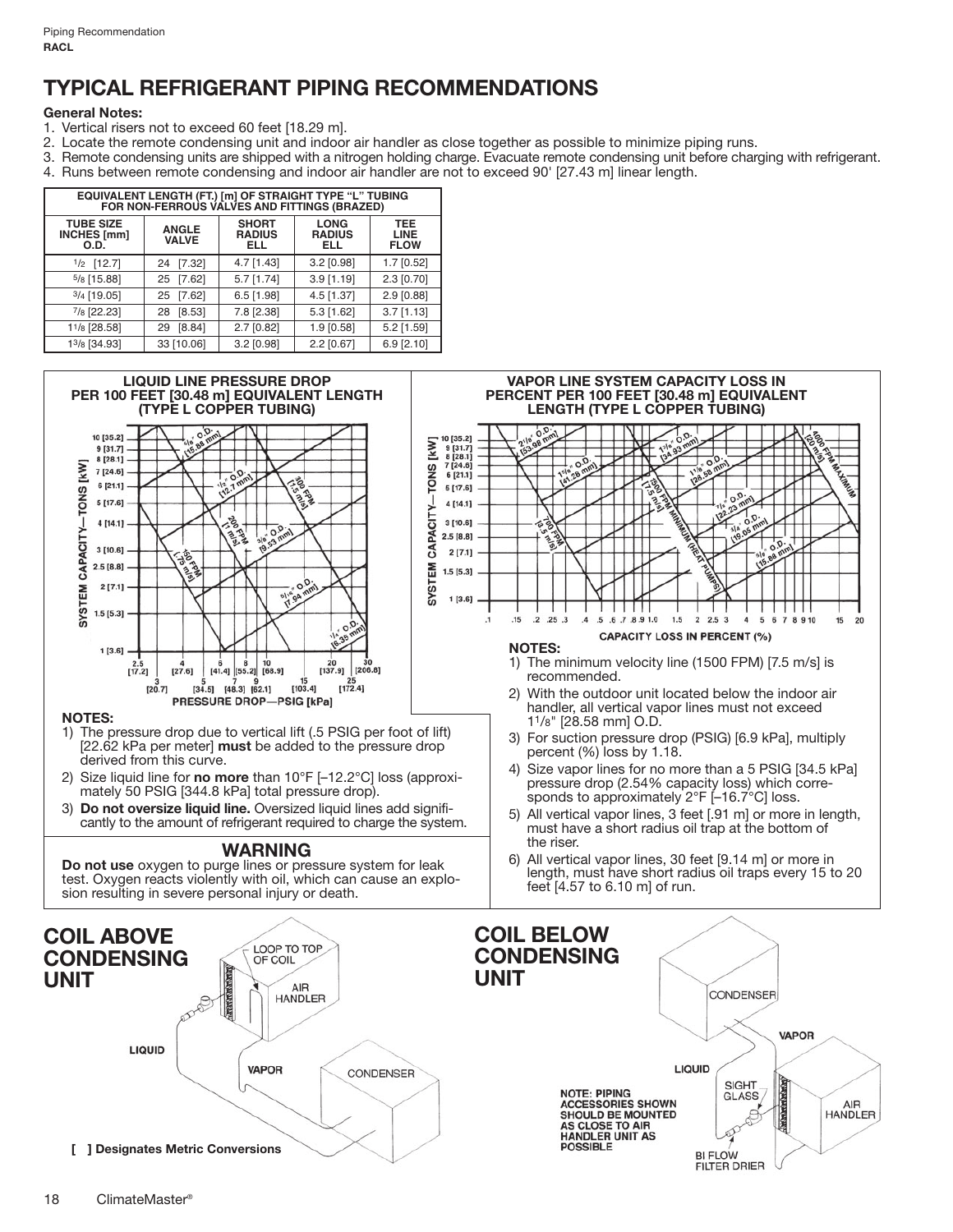### **TYPICAL REFRIGERANT PIPING RECOMMENDATIONS (con't.)**

#### **REQUIRED OZS. R-410A CHARGE PER FT. [m] OF TUBING**

| <b>TUBE SIZE</b><br>O.D. (IN.) [mm] | <b>LIQUID</b><br>$(OZ.)$ [g] | <b>VAPOR</b><br>$(OZ.)$ [g] |
|-------------------------------------|------------------------------|-----------------------------|
| $1/2$ [12.7]                        | 1.06 [30.0]                  | $.04$ [1.13]                |
| $5/8$ [15.88]                       | 1.65 [46.7]                  | [1.98]<br>.07               |
| $3/4$ [19.05]                       | 2.46 [69.7]                  | [2.83]<br>.10               |
| 7/8 [22.23]                         | 3.28 [92.9]                  | [3.68]<br>.13               |
| 11/8 [28.58]                        |                              | $.22$ [6.23]                |
| 13/8 [34.93]                        |                              | .34 [9.63]                  |
| 15/8 [41.28]                        |                              | .48 [13.60]                 |
| 21/8 [53.98]                        |                              | .84 [23.81]                 |

Quantities based on 110°F liquid and 45°F vapor.

### **GENERAL INSTALLATION**

The condensing unit should be installed outdoors. It should be located as near as possible to the evaporator section to keep connecting refrigerant tubing lengths to a minimum. The unit must be installed to allow a free air flow to the condenser coils.

If several units are installed adjacent to each other, care must be taken to avoid recirculation of air from one condenser to another. In all installations, adequate space must be provided for installation and servicing.

#### **CLEARANCES**



The unit must not be connected to any duct work. Do not locate unit under a roof drip; if necessary, install gutters, etc., to prevent water run-off from hitting the unit. To prevent air recirculation, it is recommended that the unit not be installed under an overhang, but if necessary **allow a minimum of 60 inches [1524 mm] above the unit for air discharge.**

### **ROOFTOP INSTALLATION**

If rooftop installation is required, make certain that the building construction is adequate for the weight of the unit. (Refer to physical data chart.) Before placing the unit on the roof, make certain that the nylon rigging slings are of sufficient length to maintain equilibrium of the unit when lifting. Under no circumstances should the unit be lifted by only one corner for rooftop installation.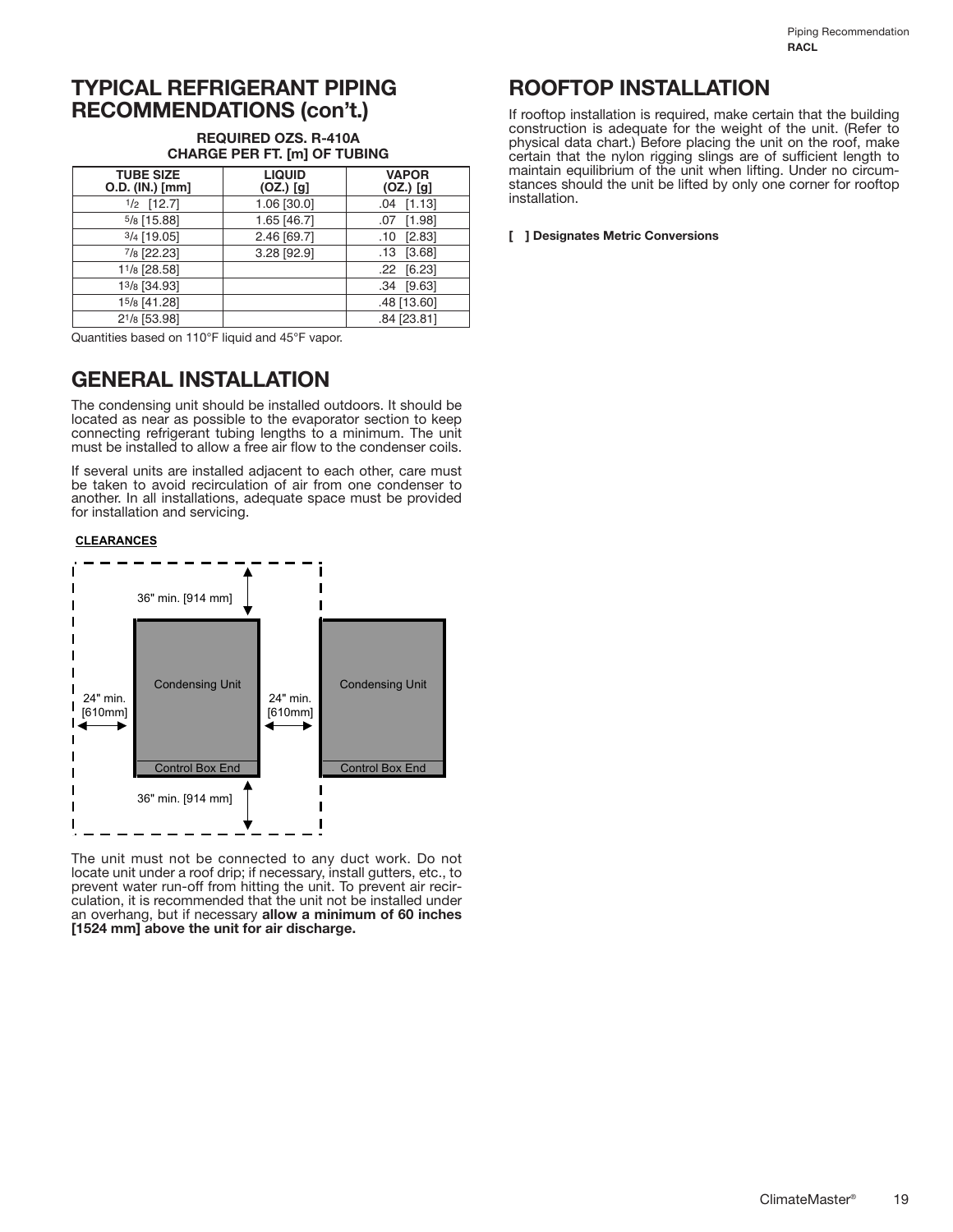# **SEQUENCE OF OPERATION**

- 1. When the room thermostat is set on "Cool", "Fan Auto", and the temperature is higher than the thermostat setting, the thermostat "Y1" circuit closes and energizes the number one compressor contactor (CC1) through the closed cooling relay (R) contacts. Power to the crankcase heater (CCH1) will be de-energized by the auxiliary contacts (AUX-1).
- 2. Simultaneously, the "G" circuit provides power to the indoor blower motor circuit and starts indoor air circulation through the evaporator coil.
- 3. When the discharge pressure increases to 450 psig, the contacts on the low ambient control (LAC) (if installed) will allow supply power to start the outdoor fan motors (ODF) which begin to pull air through the condenser coils. The system is now in first stage cooling, operating at near fifty percent of full load capacity.
- 4. If the temperature at the thermostat continues to increase, the thermostat "Y2" circuit closes and after a full 30 second delay, power passes through the time delay control (TDC) and energizes the number two compressor contactor (CC2) through the second set of closed cooling relay (R) contacts. Power to the crankcase heater (CCH2) will be de-energized by the auxiliary contacts (AUX-2).
- 5. The system will continue cooling at maximum capacity, as long as the room thermostat is demanding full load and all safety device contacts are closed. The low ambient control (LAC) (if installed) will open and close, allowing the outdoor fans to maintain discharge pressure between 250 and 450 psig.
- 6. As the temperature at the thermostat drops enough to satisfy "Y2", the circuit will open and de-energize the compressor contactor (CC2), stopping compressor operation and closing the auxiliary contacts (AUX-2), which energizes the crankcase heater (CCH2).
- 7. When continued cooling satisfies the "Y1" circuit, it will open and de-energize the compressor contactor (CC1), stopping compressor operation and closing the auxiliary contacts (AUX-1), which energizes the crankcase heater (CCH1).
- 8. The thermostat "G" circuit will stop blower operation.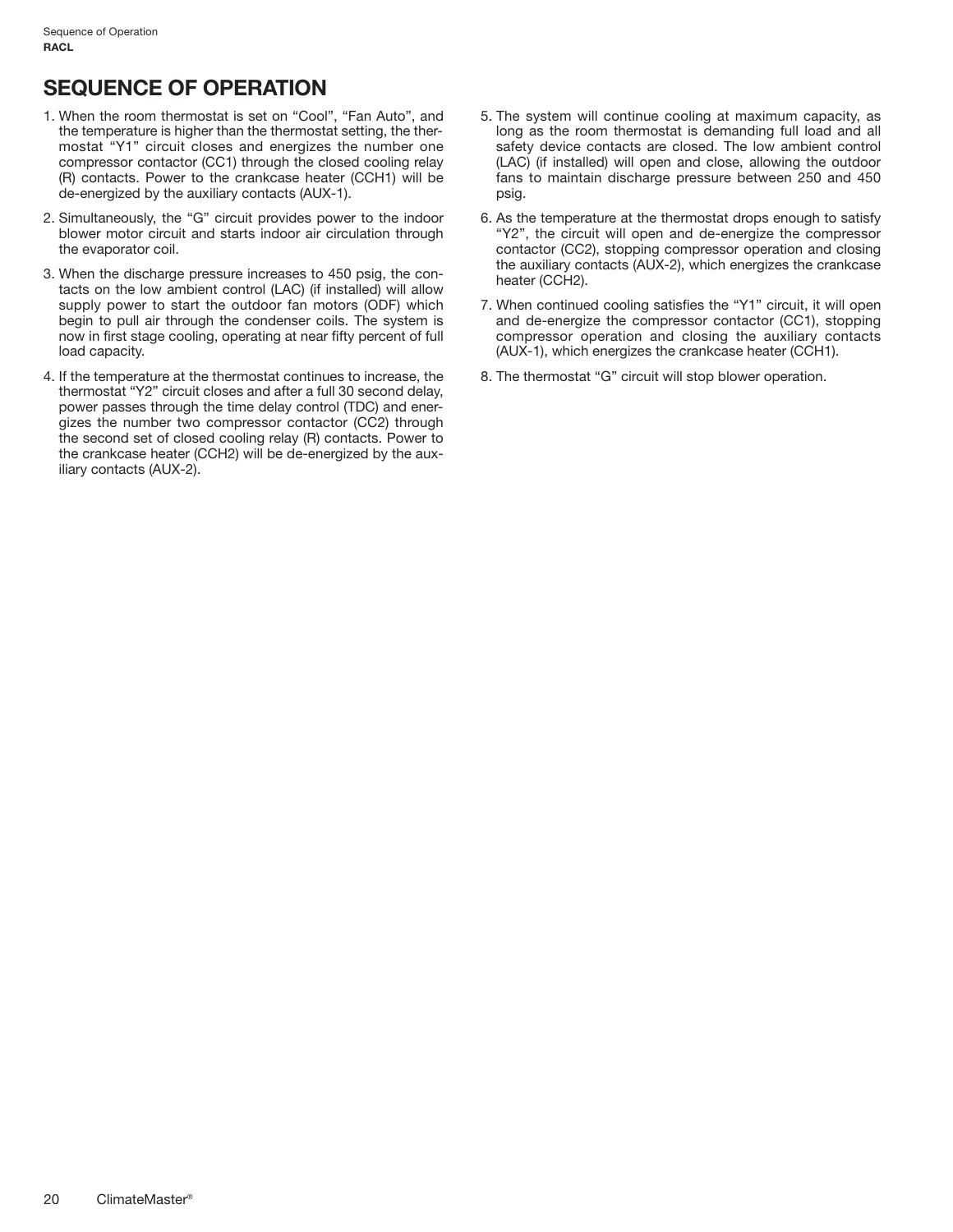### **GENERAL TERMS OF LIMITED WARRANTY\***

ClimateMaster will furnish a replacement for any part of this product which fails in normal use and service within the applicable periods stated, in accordance with the terms of the limited warranty.

**\*For Complete Details of the Limited Warranty, Including Applicable Terms and Conditions, See Your Local Installer or Contact the Manufacturer for a Copy.**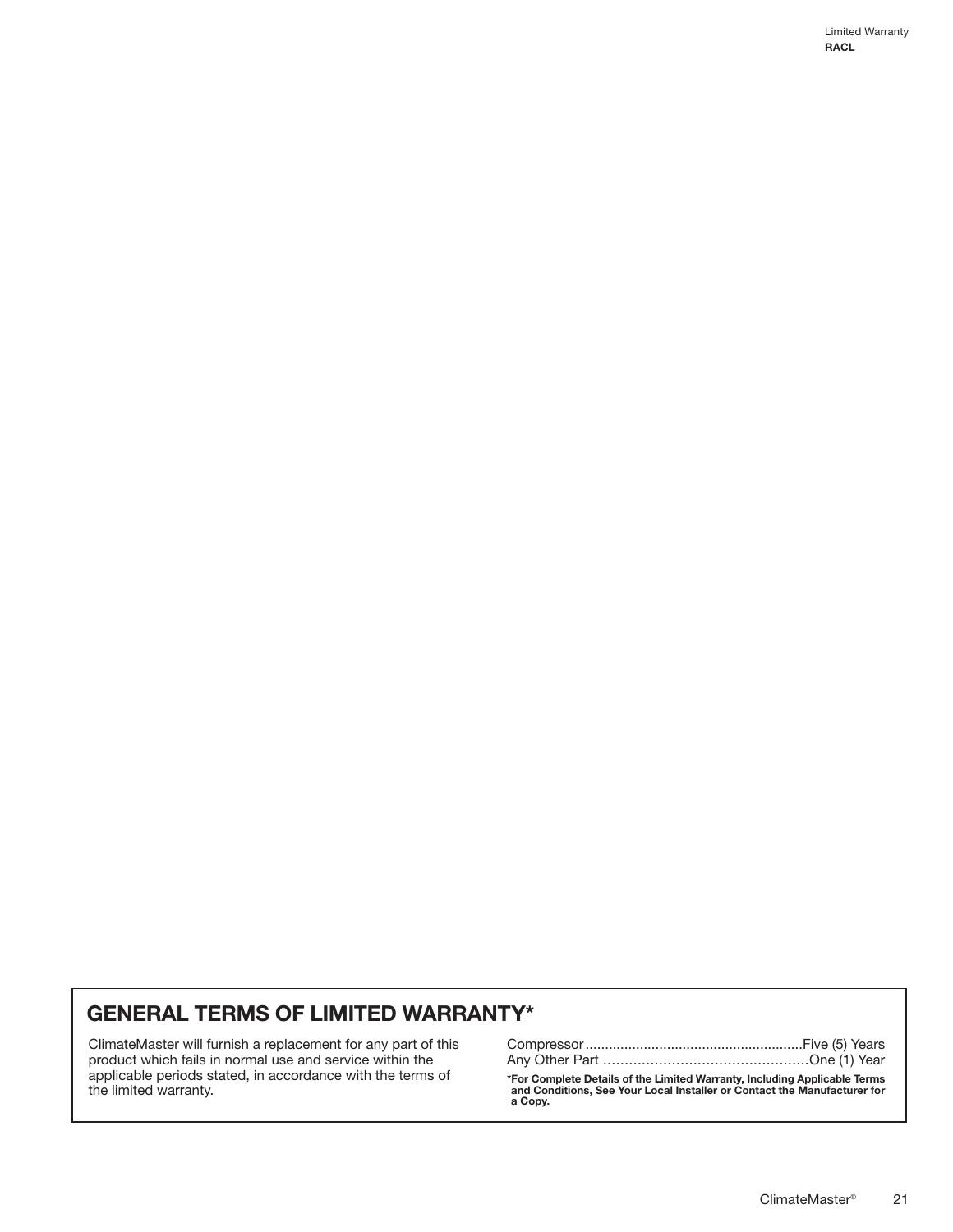Notes **RACL**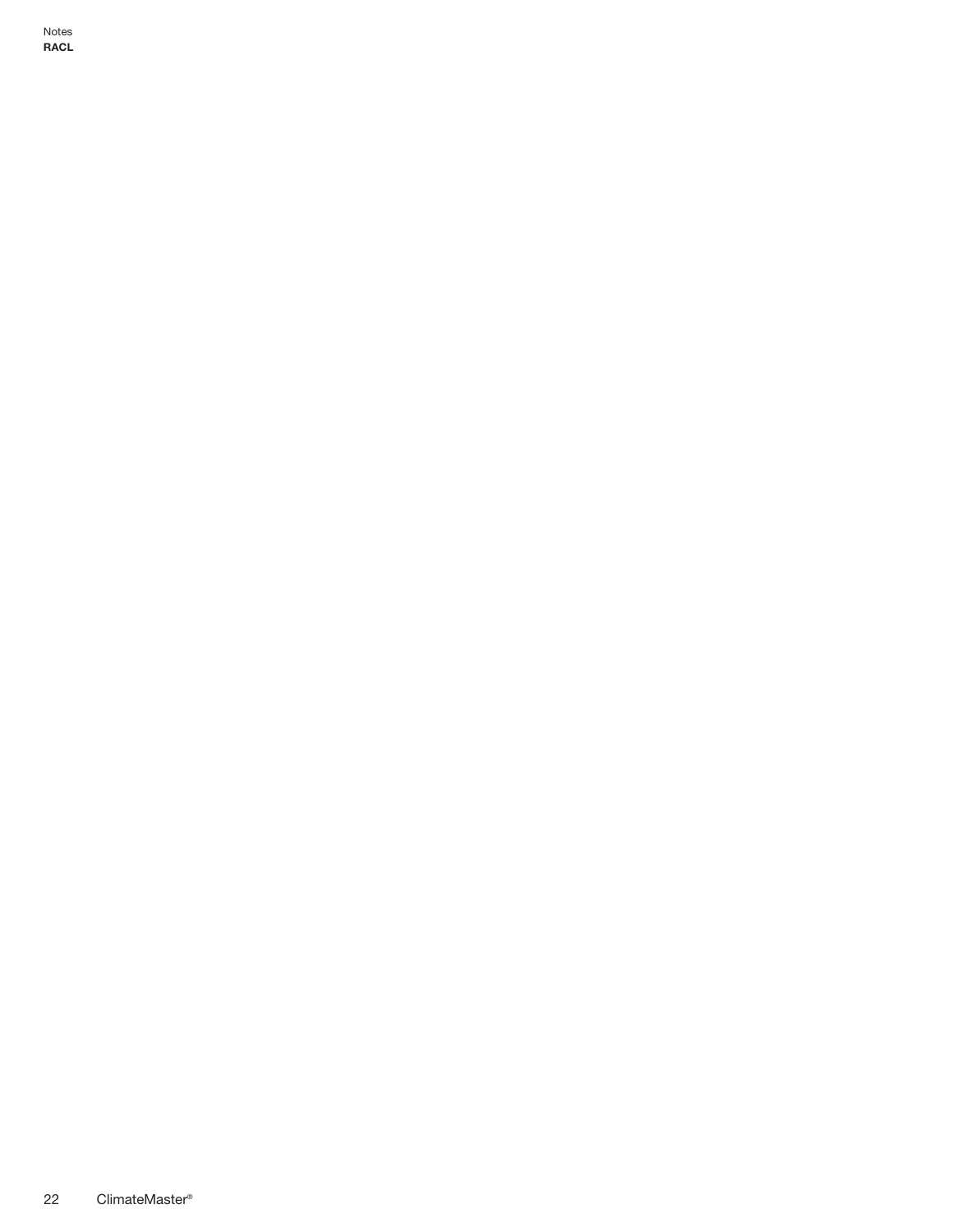Notes **RACL**